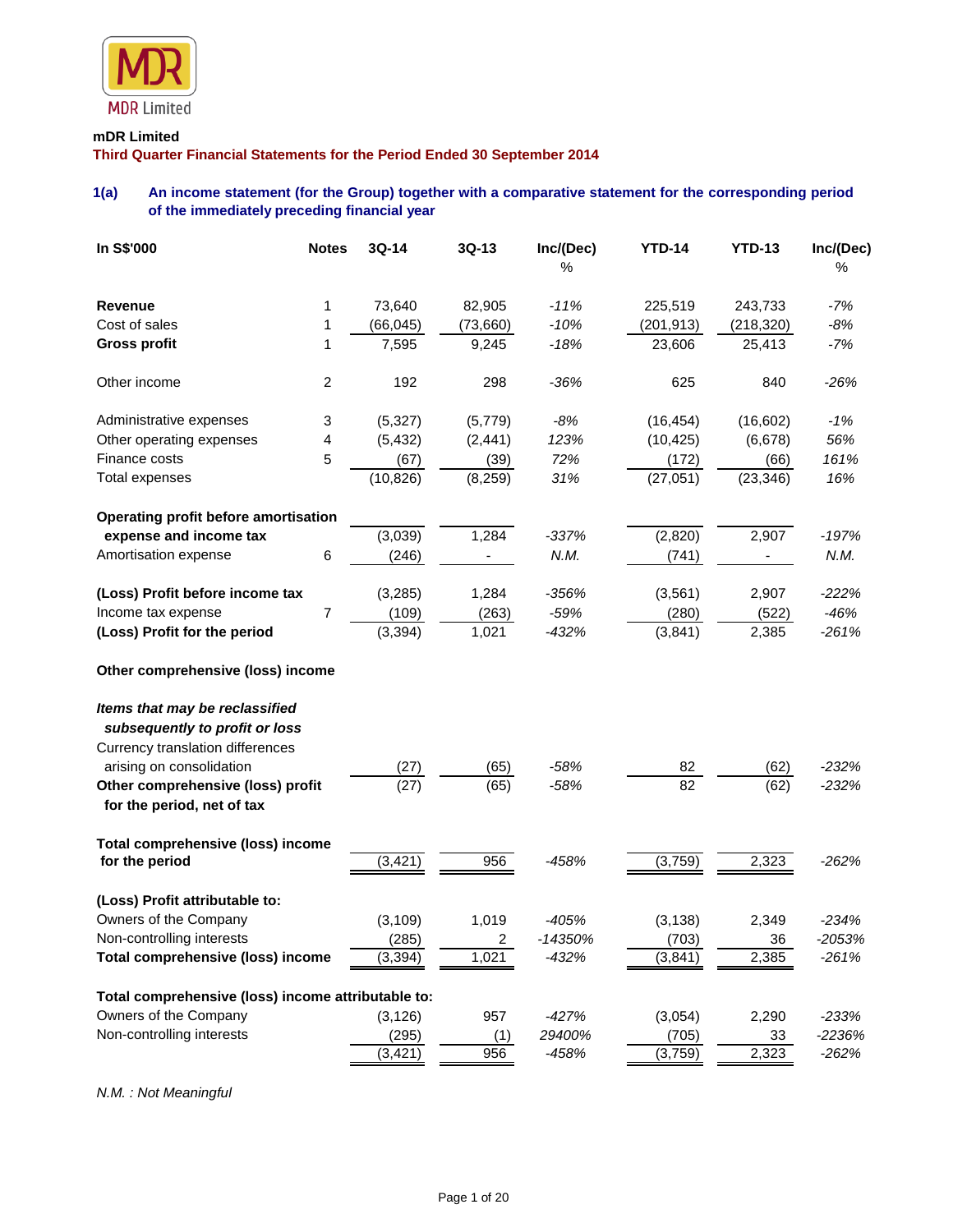### **1(a)(i) Breakdown and explanatory notes to the income statement**

#### **Note 1** Revenue, cost of sales and gross profit

The Group operates in three business segments – After Market Services (AMS), Distribution Management Solutions (DMS) \* and Digital Inkjet Printing for Out-Of-Home Advertising Solutions (DPAS).

In April 2014, MDR Golden Myanmar Sea Company Limited ("MDR Golden") was set up to distribute prepaid cards in Mandalay, Myanmar. MDR Golden commenced operations in August 2014.

Although the Company does not own any of the equity shares of MDR Golden, and consequently does not control any of the voting power of those shares, the Company is of the view that it has acquired de facto control over this company via its joint venture company MDR Myanmar on the basis that the Group has the power to direct the relevant activity of MDR Golden, has rights to variable returns from its involvement with this entity, and has the ability to affect those returns through its power over the entity. Accordingly, the financial position and results of MDR Golden are included in the consolidated financial statements with effect from August 2014.

The breakdown of revenue and cost of goods sold and spare parts are as follows:

| In S\$'000                         | 3Q-14     | $3Q-13$   | <b>YTD-14</b> | <b>YTD-13</b> |
|------------------------------------|-----------|-----------|---------------|---------------|
| <b>Revenue</b>                     |           |           |               |               |
| AMS                                | 5,131     | 8,370     | 17,122        | 27,502        |
| <b>DMS</b>                         | 66,496    | 72,624    | 202,805       | 214,320       |
| <b>DPAS</b>                        | 2,013     | 1,911     | 5,592         | 1,911         |
|                                    | 73,640    | 82,905    | 225,519       | 243,733       |
| Cost of goods sold and spare parts |           |           |               |               |
| AMS                                | (3,598)   | (6, 486)  | (12, 439)     | (21, 729)     |
| <b>DMS</b>                         | (61, 283) | (66, 259) | (186, 419)    | (195, 676)    |
| <b>DPAS</b>                        | (1, 164)  | (915)     | (3,055)       | (915)         |
|                                    | (66, 045) | (73,660)  | (201,913)     | (218, 320)    |
| Gross profit                       |           |           |               |               |
| AMS                                | 1,533     | 1,884     | 4,683         | 5,773         |
| <b>DMS</b>                         | 5,213     | 6,365     | 16,386        | 18,644        |
| <b>DPAS</b>                        | 849       | 996       | 2,537         | 996           |
|                                    | 7,595     | 9,245     | 23,606        | 25,413        |
| GP%                                |           |           |               |               |
| AMS                                | 30%       | 23%       | 27%           | 21%           |
| <b>DMS</b>                         | 8%        | 9%        | 8%            | 9%            |
| <b>DPAS</b>                        | 42%       | 52%       | 45%           | 52%           |
|                                    | 10%       | 11%       | 10%           | 10%           |
|                                    |           |           |               |               |

\* DMS business segment includes transactions from the Group's wholly-owned subsidiary Shenzhen Quanli Leather (S) Pte Ltd ("Quanli Singapore"), consolidation of Golden Myanmar Sea Company Ltd and Golden Myanmar Sea (S) Pte Ltd ("GMS group") and consolidation of MDR Golden.

### **Note 2** Other income consists of the following:

| In S\$'000               | $3Q-14$ | $3Q-13$ | <b>YTD-14</b> | <b>YTD-13</b> |
|--------------------------|---------|---------|---------------|---------------|
| Interest income          | 8       | 25      | 22            | 36            |
| Rental income            | 83      | 189     | 327           | 578           |
| Liabilities written back |         | 26      | 62            | 114           |
| <b>Others</b>            | 100     | 58      | 214           | 112           |
|                          | 192     | 298     | 625           | 840           |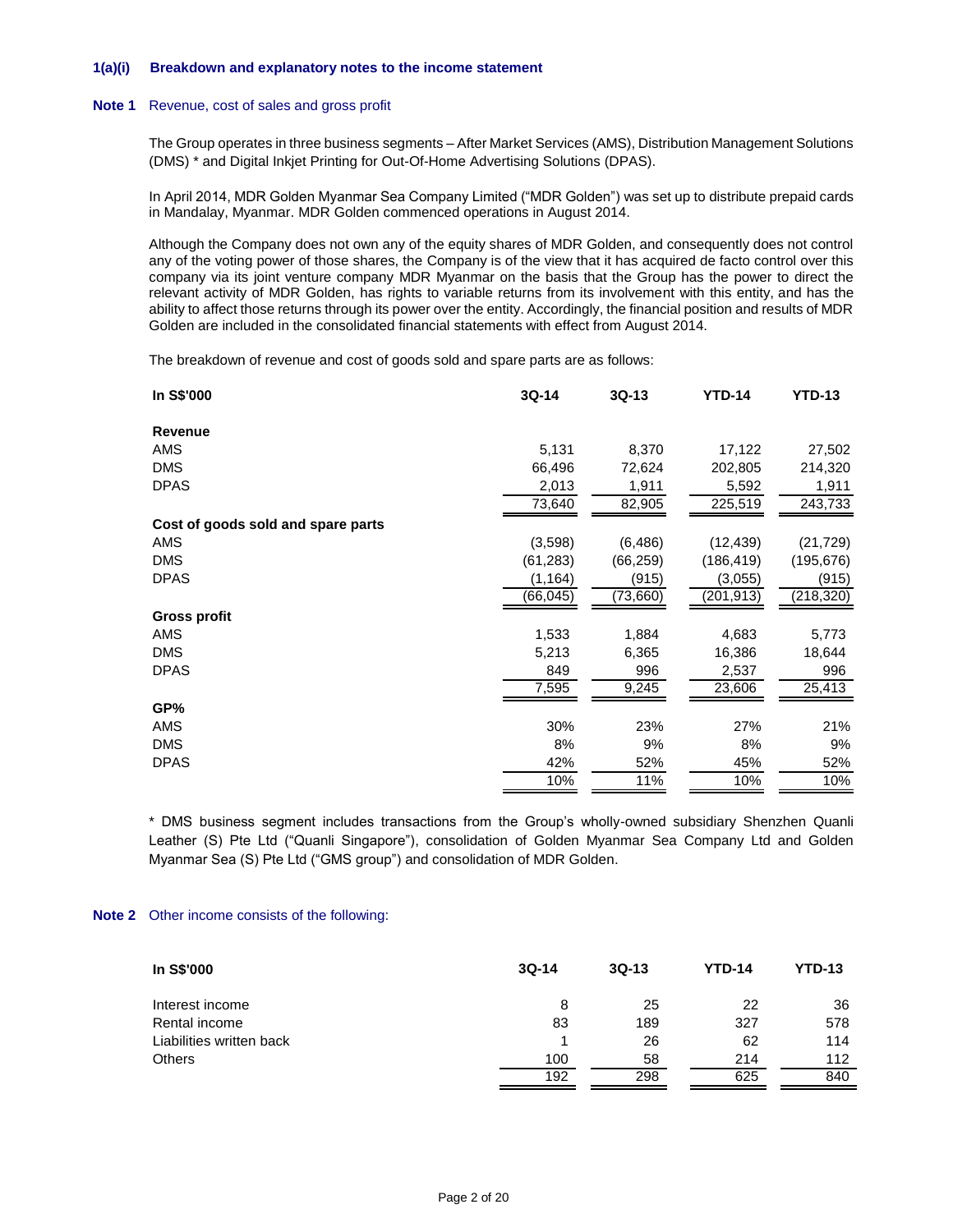#### **Note 3** Administrative expenses

The administrative expenses comprise mainly staff cost.

| In S\$'000                            | $3Q-14$ | $3Q-13$ | <b>YTD-14</b> | <b>YTD-13</b> |
|---------------------------------------|---------|---------|---------------|---------------|
| <b>Staff Cost</b>                     |         |         |               |               |
| AMS                                   | 995     | 1.220   | 3.409         | 4,146         |
| <b>DMS</b>                            | 2,523   | 2,604   | 7.447         | 7,506         |
| <b>DPAS</b>                           | 245     | 226     | 678           | 226           |
| Management and HQ support staff costs |         |         |               |               |
| (including Directors' fees)           | 525     | 617     | 1,673         | 1,814         |
|                                       | 4,288   | 4,667   | 13,207        | 13,692        |

Included in staff cost is share option expense of \$11,000 and \$36,000 in 3Q-14 and YTD-14 respectively (3Q-13: \$12,000 and YTD-13: \$40,000).

With a 39% and 38% decrease in AMS revenue in 3Q-14 and YTD-14 respectively compared to the corresponding periods in 2013, AMS staff cost had also decreased, due to lower headcount required to support the operations.

#### **Note 4** Other operating expenses

Other operating expenses consist of the following:

| In S\$'000                               | $3Q-14$                  | $3Q-13$ | <b>YTD-14</b> | <b>YTD-13</b> |
|------------------------------------------|--------------------------|---------|---------------|---------------|
| Rental expenses                          | 1,676                    | 1,584   | 5,121         | 4,957         |
| Depreciation expenses                    | 480                      | 462     | 1.404         | 1,063         |
| Plant and equipment written off          | 12                       | 58      | 18            | 59            |
| Loss on disposal of plant and equipment  |                          | 15      | 6             | 16            |
| Allowance for doubtful trade receivables | 19                       | 63      | 19            | 63            |
| Allowance for doubtful other receivables | 7                        |         | 7             |               |
| Bad debts written off - trade            | 2                        |         | 2             |               |
| Allowance for inventories                | 3,311                    | 192     | 3.801         | 451           |
| Inventories written off                  | $\overline{\phantom{a}}$ | (5)     | ٠             | 5             |
| Foreign exchange (gain) loss             | (75)                     | 72      | 47            | 64            |
|                                          | 5,432                    | 2.441   | 10.425        | 6,678         |

Higher allowance for inventories in 3Q-14 and YTD-14 compared to the corresponding periods in 2013 were due to a specific provision of \$3.07 million for slow moving handsets and accessories.

### **Note 5** Finance costs

Finance costs comprise interest on finance leases and short-term bank borrowings.

The finance costs in 3Q-14 and YTD-14 have increased as a result of new bank borrowings during the periods and finance leases held under DPAS being consolidated into the group.

## **Note 6** Amortisation expense

The amortisation expense relates to the Group's purchased customer list of Quanli (Hong Kong) Leather Company, which is amortised over a period of 38 months.

#### **Note 7** Income tax expenses

The tax expense provision is calculated for profitable subsidiaries.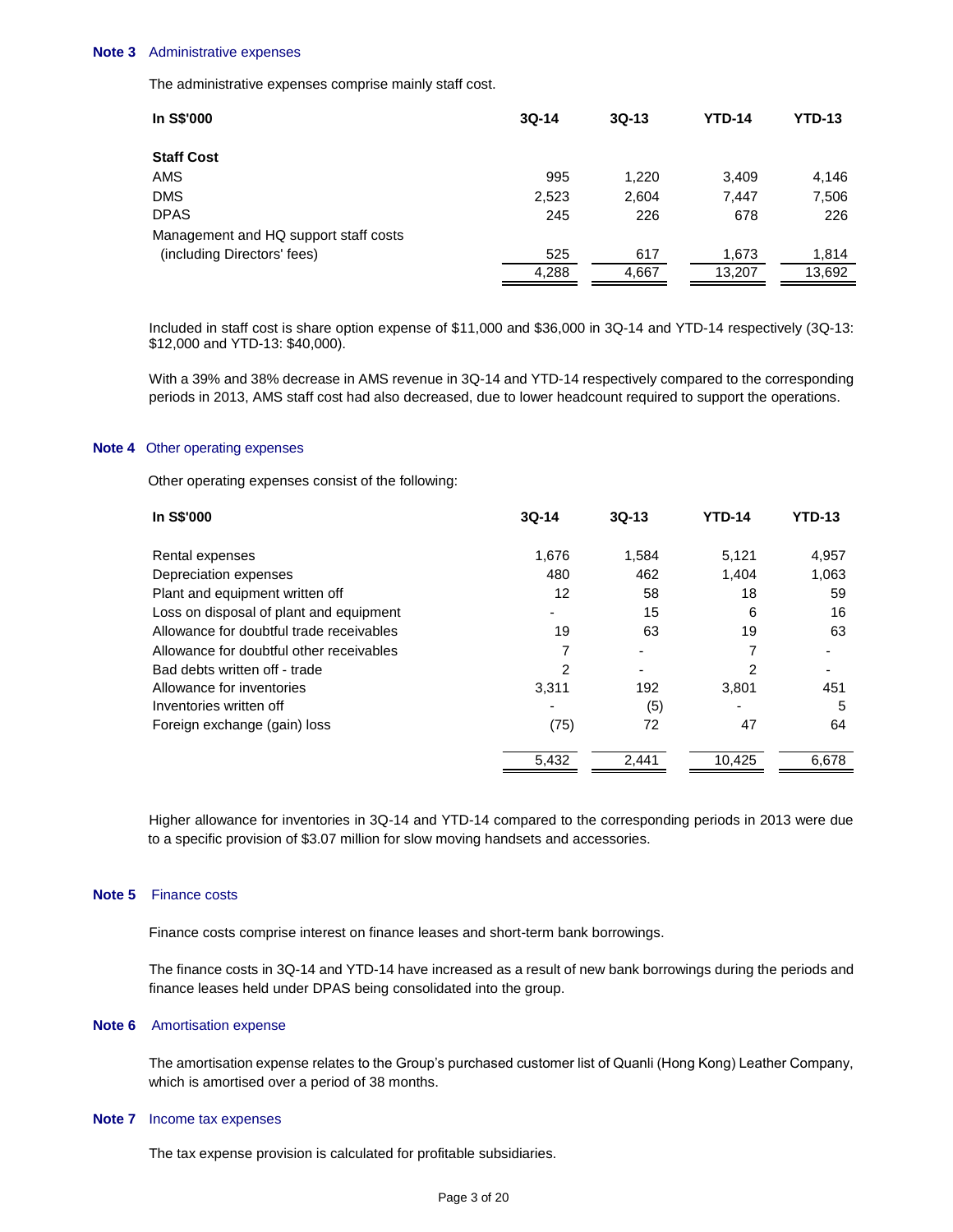**1(b)(i) Statement of financial position (for the issuer and Group), together with a comparative statement as at the end of the immediately preceding financial year**

|                                                    |                |           | Group     |           | Company   |  |
|----------------------------------------------------|----------------|-----------|-----------|-----------|-----------|--|
| In S\$'000                                         | <b>Notes</b>   | 30-Sep-14 | 31-Dec-13 | 30-Sep-14 | 31-Dec-13 |  |
| <b>ASSETS</b>                                      |                |           |           |           |           |  |
| <b>Current assets</b>                              |                |           |           |           |           |  |
| Cash and bank balances                             |                | 34,111    | 18,501    | 19,695    | 5,292     |  |
| Trade receivables                                  | 1              | 18,486    | 28,101    | 1,987     | 3,154     |  |
| Other receivables and prepayments                  | $\overline{2}$ | 9,072     | 5,708     | 18,041    | 17,587    |  |
| Inventories                                        | 3              | 24,264    | 24,528    | 1,417     | 1,222     |  |
| <b>Total current assets</b>                        |                | 85,933    | 76,838    | 41,140    | 27,255    |  |
| <b>Non-current assets</b>                          |                |           |           |           |           |  |
| Investment in subsidiaries                         |                |           |           | 21,142    | 21,142    |  |
| Available-for-sale investment                      | $\overline{4}$ | 493       |           | 493       |           |  |
| Plant and equipment                                |                | 4,487     | 4,601     | 558       | 731       |  |
| Goodwill                                           |                | 5,344     | 5,344     |           |           |  |
| Intangible asset                                   |                | 2,251     | 2,916     |           |           |  |
| <b>Total non-current assets</b>                    |                | 12,575    | 12,861    | 22,193    | 21,873    |  |
| <b>Total assets</b>                                |                | 98,508    | 89,699    | 63,333    | 49,128    |  |
| <b>Current liabilities</b>                         |                |           |           |           |           |  |
| Short-term bank borrowings                         |                | 6,900     | 4,000     |           |           |  |
| Trade payables                                     | 5              | 14,169    | 18,811    | 1,556     | 2,678     |  |
| Other payables                                     | 6              | 9,458     | 11,595    | 2,746     | 3,851     |  |
| Current portion of finance leases                  |                | 519       | 432       | 75        | 71        |  |
| Income tax payable                                 |                | 346       | 882       |           |           |  |
| <b>Total current liabilities</b>                   |                | 31,392    | 35,720    | 4,377     | 6,600     |  |
| <b>Non-current liabilities</b>                     |                |           |           |           |           |  |
| Finance leases                                     |                | 1,284     | 1,225     | 233       | 289       |  |
| Deferred tax liabilities                           |                | 206       | 206       |           |           |  |
| <b>Total non-current liabilities</b>               |                | 1,490     | 1,431     | 233       | 289       |  |
| Capital, reserves and<br>non-controlling interests |                |           |           |           |           |  |
| Share capital                                      |                | 153,656   | 135,873   | 153,656   | 135,873   |  |
| Capital reserve                                    |                | (859)     | (859)     | 22        | 22        |  |
| Share options reserve                              |                | 266       | 1,538     | 266       | 1,538     |  |
| Foreign currency translation reserve               |                | 184       | 100       |           |           |  |
| <b>Accumulated losses</b>                          |                | (87, 401) | (84, 589) | (95, 221) | (95, 194) |  |
| Equity attributable to owners of                   |                |           |           |           |           |  |
| the Company                                        |                | 65,846    | 52,063    | 58,723    | 42,239    |  |
| Non-controlling interests                          |                | (220)     | 485       |           |           |  |
| <b>Total equity</b>                                |                | 65,626    | 52,548    | 58,723    | 42,239    |  |
| <b>Total liabilities and equity</b>                |                | 98,508    | 89,699    | 63,333    | 49,128    |  |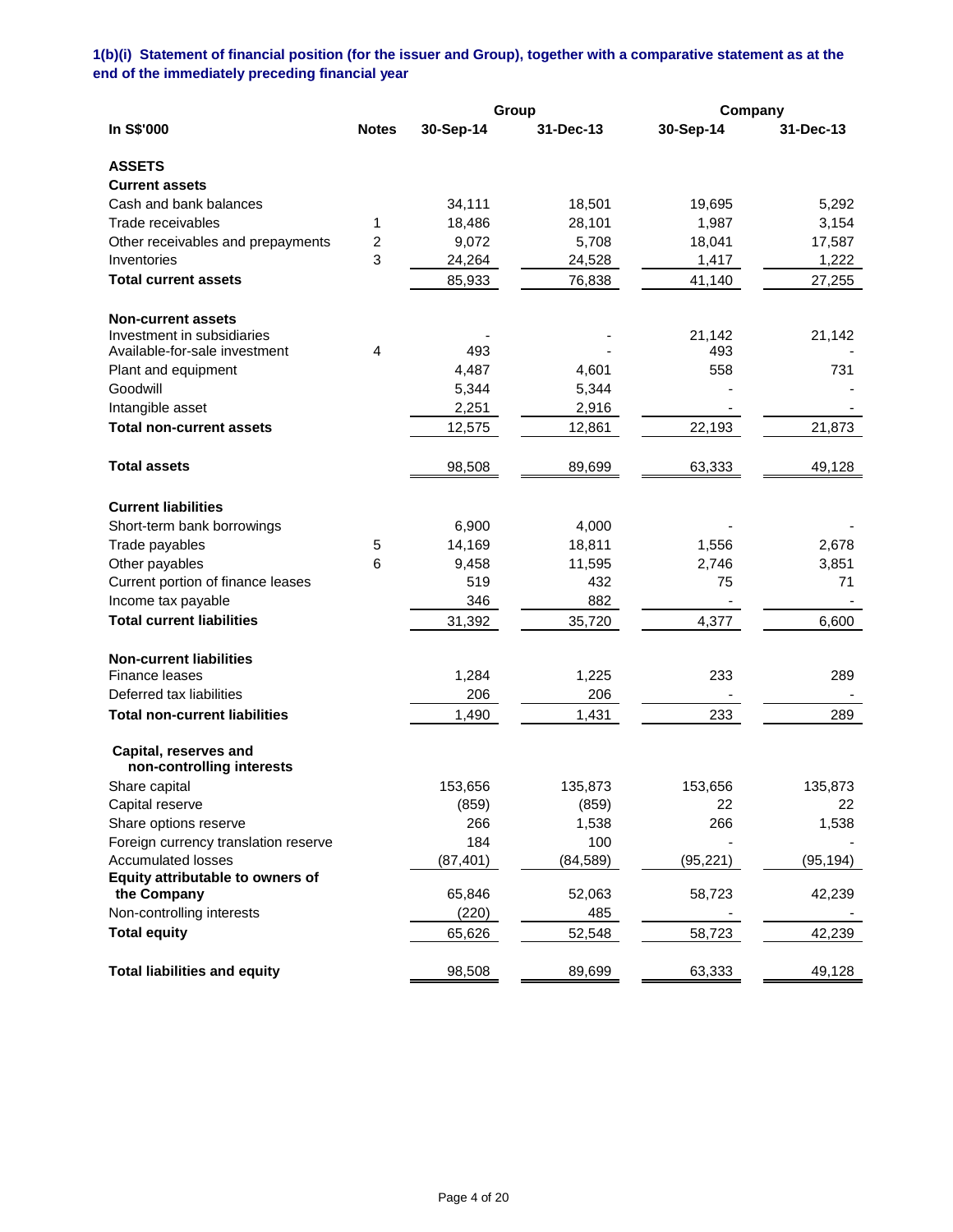#### **Notes**

### **1 Trade receivables**

The Group's trade receivables turnover as at 30 September 2014 is 28 days (31 December 2013: 28 days).

# **2 Other receivables and prepayments**

The Group's other receivables and prepayments consist mainly of the following:

| S\$'000           | 30-Sep-14 | 31-Dec-13 |
|-------------------|-----------|-----------|
| Rental deposits   | 1.774     | 2.119     |
| Other receivables | 6.863     | 2.944     |
| Prepayments       | 435       | 358       |

Other receivables of \$6.9 million as at 30 September 2014 comprised mainly of credit notes of \$5.0 million to be received from principals in relation to sell through, advertising and promotion support.

### **3 Inventories**

The Group's inventory turnover for the period ended 30 September 2014 is 33 days (31 December 2013: 27 days).

### **4 Available-for-sale investment**

In July 2014, the Company acquired a 10% shareholding in an unquoted equity investment that is engaged in smart devices activities for a cash consideration of \$493,000.

# **5 Trade payables**

The Group's trade payables turnover as at 30 September 2014 is 22 days (31 December 2013: 19 days).

### **6 Other payables**

The Group's other payables consist of the following:

| <b>S\$'000</b>                                      | 30-Sep-14 | 31-Dec-13 |
|-----------------------------------------------------|-----------|-----------|
| Advertising and promotion funds from principals     | 1.474     | 2.399     |
| Scheduled deferred payment for acquisition of Pixio | 1.997     | 3.145     |
| Other payables to third parties                     | 539       | 769       |
| Accrued staff costs                                 | 1.175     | 1.065     |
| Rebates owing to franchisees                        | 353       | 1.529     |
| Accrued purchases                                   | 785       | 73        |
| Other accrued operating expenses                    | 872       | 1.008     |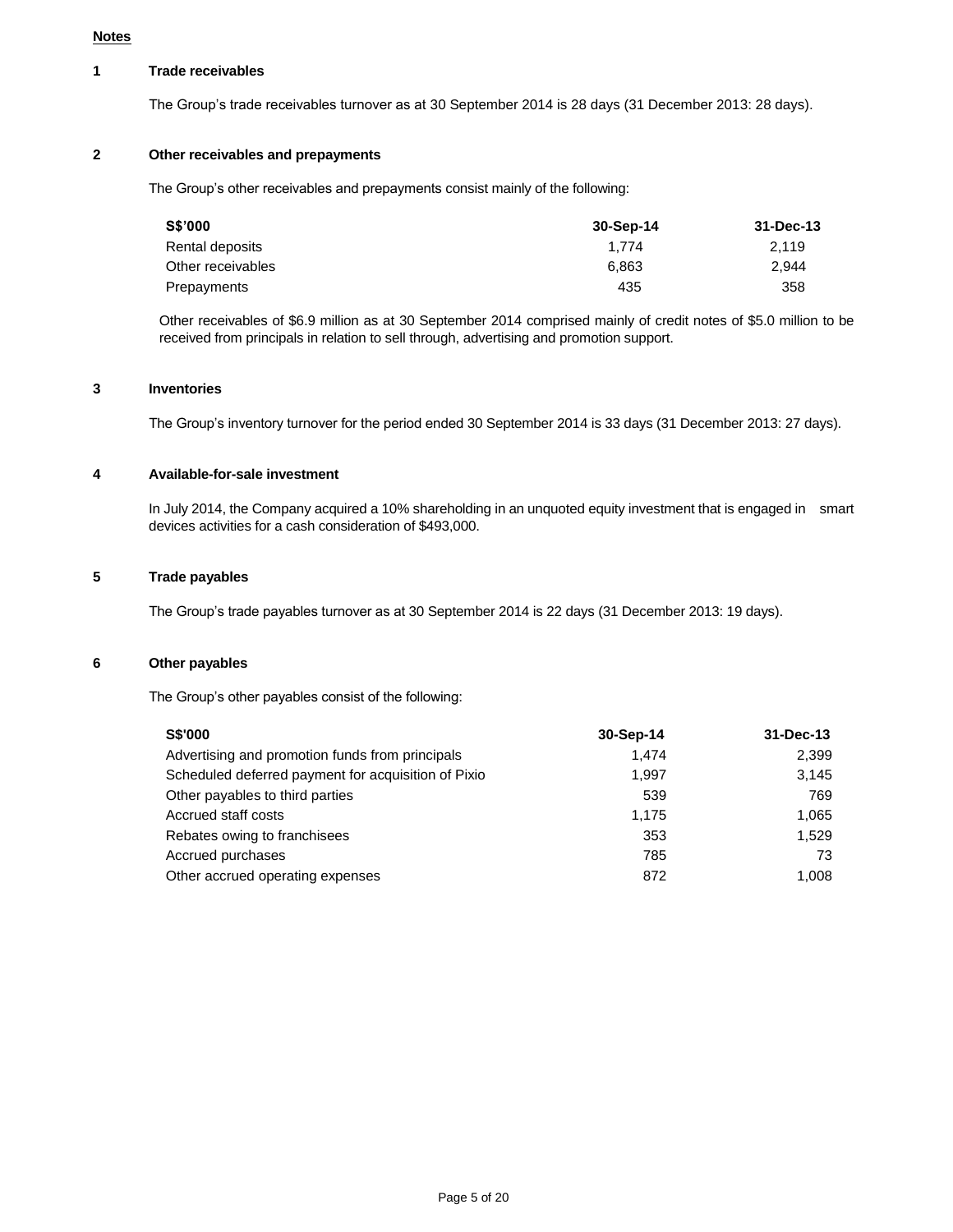# **1(b)(ii) Aggregate amount of Group's borrowings and debt securities**

## **Amount repayable in one year or less, or on demand**

| As at 30-Sep-14     |                    | As at 31-Dec-13    |                             |  |
|---------------------|--------------------|--------------------|-----------------------------|--|
| Secured<br>(\$'000) | Unsecured (\$'000) | Secured<br>(S'000) | <b>Unsecured</b><br>(S'000) |  |
| 519                 | 6.900              | 432                | 4.000                       |  |

# **Amount repayable after one year**

| As at 30-Sep-14            |                    | As at 31-Dec-13     |                              |
|----------------------------|--------------------|---------------------|------------------------------|
| <b>Secured</b><br>(\$'000) | Unsecured (\$'000) | Secured<br>(\$'000) | <b>Unsecured</b><br>(\$'000) |
| .284                       |                    | 1.225               | -                            |

#### **Details of collateral**

The secured borrowings comprise of outstanding finance lease of \$1.8 million on certain motor vehicles and machinery.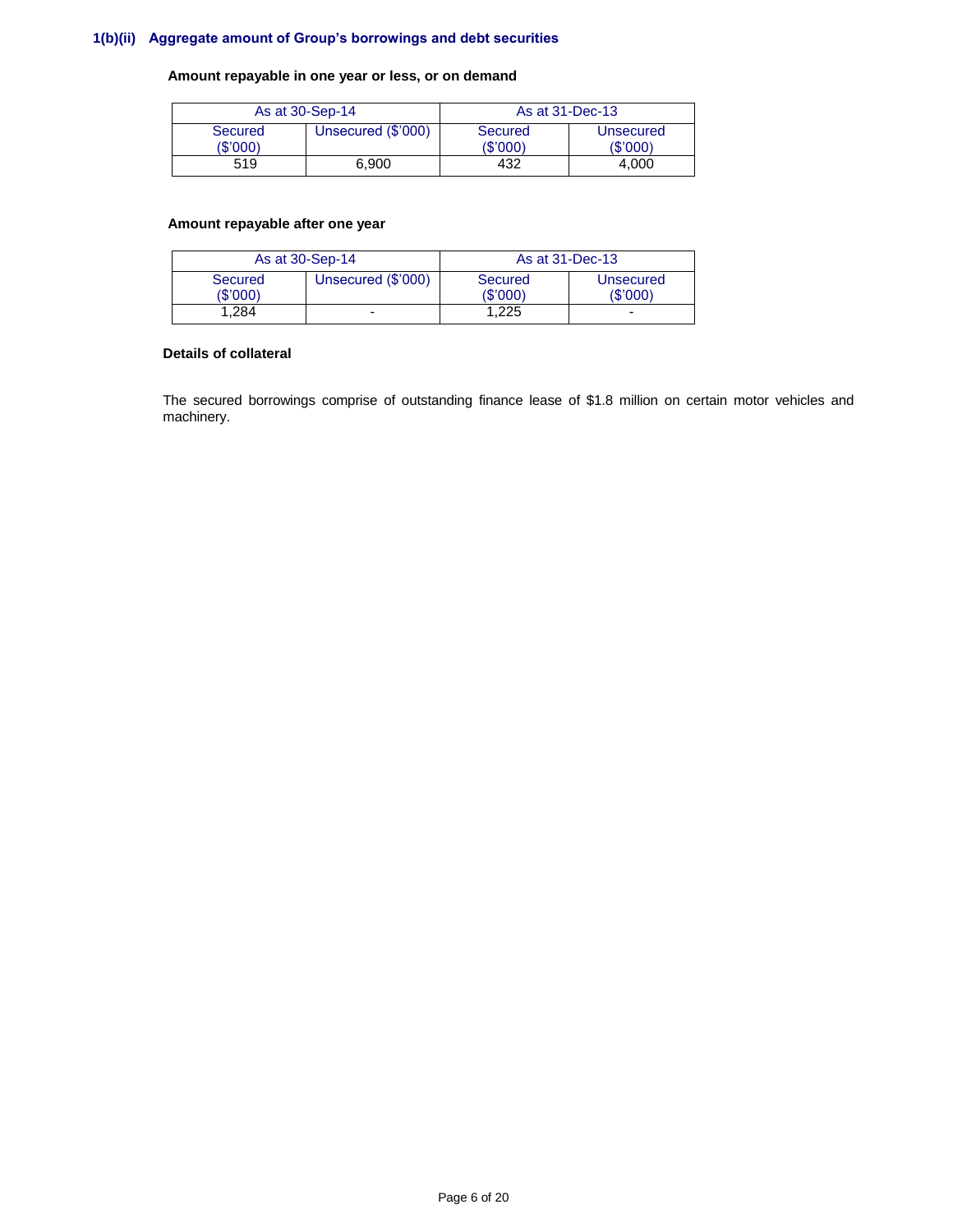# **1(c) A statement of cash flows (for the Group), together with a comparative statement for the corresponding period of the immediately preceding financial year**

| In S\$'000                                              | 3Q-14          | $3Q-13$  | <b>YTD-14</b> | <b>YTD-13</b> |
|---------------------------------------------------------|----------------|----------|---------------|---------------|
| <b>Operating activities</b>                             |                |          |               |               |
| (Loss) Profit before income tax                         | (3,285)        | 1,284    | (3, 561)      | 2,907         |
|                                                         |                |          |               |               |
| Adjustments for:                                        |                |          |               |               |
| Amortisation expense                                    | 246            |          | 741           |               |
| Depreciation expenses                                   | 480            | 462      | 1,404         | 1,063         |
| Interest expenses                                       | 67             | 39       | 172           | 66            |
| Interest income                                         | (8)            | (25)     | (22)          | (36)          |
| Loss (Gain) on disposal of plant and equipment          |                | 15       | 6             | 16            |
| Plant and equipment written off                         | 12             | 58       | 18            | 59            |
| Allowance for inventories                               | 3,311          | 192      | 3,801         | 451           |
| Inventories written off                                 |                | (5)      |               | 5             |
| Bad debts written off - trade                           | 2              |          | 2             |               |
| Allowance for doubtful trade receivables                | 19             | 63       | 19            | 63            |
| Allowance for doubtful other receivables                | $\overline{7}$ |          | 7             |               |
| Professional fees paid by shares                        |                |          | 100           | 470           |
| Employee share-based payments                           | 11             | 12       | 36            | 40            |
| Liabilities written back                                | (1)            | (26)     | (62)          | (114)         |
| Net foreign exchange losses                             | (73)           | (62)     | 3             | (58)          |
| Operating cash flows before movements                   |                |          |               |               |
| in working capital                                      | 788            | 2,007    | 2,664         | 4,932         |
| Trade receivables                                       | 1,047          | 706      | 9,594         | 4,033         |
| Other receivables and prepayments                       | (457)          | (1,954)  | (3, 371)      | (3, 444)      |
| Inventories                                             | 909            | (3,787)  | (3,537)       | (5,824)       |
| Trade payables                                          | (717)          | (1,023)  | (4, 642)      | 3,060         |
| Other payables                                          | 53             | 61       | (2,056)       | (2, 244)      |
| Cash (used in) generated from operations                | 1,623          | (3,990)  | (1, 348)      | 513           |
| Interest received                                       | 8              | 25       | 22            | 36            |
| Income tax paid                                         | (305)          | (399)    | (816)         | (784)         |
| Net cash (used in) from operating activities            | 1,326          | (4, 364) | (2, 142)      | (235)         |
|                                                         |                |          |               |               |
| <b>Investing activities</b>                             |                |          |               |               |
| Proceeds from disposal of plant and equipment           | 1              | 63       | 39            | 63            |
| Purchase of plant and equipment (Note A)                | (589)          | (1, 218) | (848)         | (1,751)       |
| Purchase of available-for-sale investment               | (493)          |          | (493)         |               |
| Cash contribution from non-controlling interests        |                | 249      |               | 249           |
| Net cash outflows on acquisition of subsidiary (Note B) |                | (2, 571) |               | (2,571)       |
| Net cash used in investing activities                   | (1,081)        | (3, 477) | (1, 302)      | (4,010)       |
|                                                         |                |          |               |               |
| <b>Financing activities</b>                             |                |          |               |               |
| Interest paid                                           | (67)           | (39)     | (172)         | (66)          |
| Proceeds from issuance of ordinary shares, net          | 13,484         | 382      | 17,683        | 2,569         |
| Proceeds from bank borrowings                           | 1,100          | 4,100    | 2,900         | 6,900         |
| Repayment of obligations under finance leases           | (131)          | (145)    | (357)         | (188)         |
| Dividends paid to shareholders                          |                |          | (982)         | (2,017)       |
| Dividends paid to non-controlling interest              |                |          | (19)          |               |
| Net cash from financing activities                      | 14,386         | 4,298    | 19,053        | 7,198         |
|                                                         |                |          |               |               |
| Net increase in cash and cash equivalents               | 14,631         | (3, 543) | 15,609        | 2,953         |
| Cash and cash equivalents at beginning of period        | 19,433         | 24,116   | 18,455        | 17,620        |
| Cash and cash equivalents at end of period              | 34,064         | 20,573   | 34,064        | 20,573        |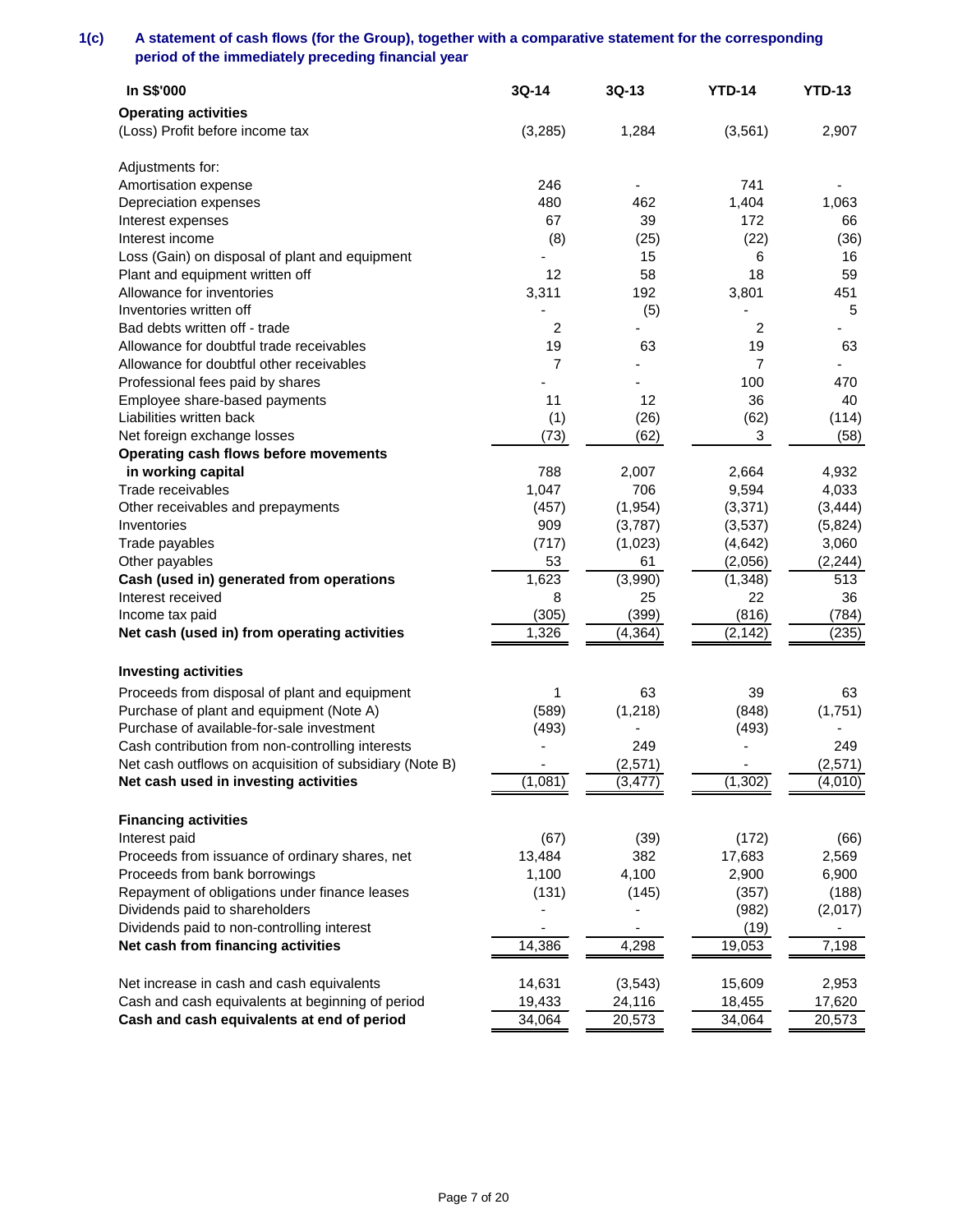# **Notes**

### **A. Purchase of plant and equipment:**

In 3Q-14, the Group acquired plant and equipment with an aggregate cost of \$589,000 (3Q-13: \$1,218,000) of which \$281,000 (2013: \$Nil) was acquired under finance lease arrangements.

In YTD-14, the Group acquired plant and equipment with an aggregate cost of \$848,000 (YTD-13: \$1,751,000) of which \$491,000 (2013: \$Nil) was acquired under finance lease arrangements.

## **B. Acquisition of subsidiary**

On 1 July 2013, the Group acquired 100% of the issued share capital of Pixio for cash consideration of \$6.45 million. Pixio is incorporated in Malaysia and is in the business of providing design and digital inkjet printing solutions for Point Of Sale and Out-of-Home advertisements (DPAS).

Assets acquired and liabilities assumed at the date of acquisition were as follows:

| In S\$'000                      | $3Q-14$ | $3Q-13$ | <b>YTD-14</b> | <b>YTD-13</b> |
|---------------------------------|---------|---------|---------------|---------------|
| Assets                          |         | 5,352   |               | 5,352         |
| Liabilities                     |         | (1,898) |               | (1,898)       |
| Net assets acquired             |         | 3.454   |               | 3,454         |
| Total purchase consideration    |         | 6,448   |               | 6,448         |
| Goodwill arising on acquisition |         | 2,994   |               | 2,994         |
| Cash consideration              |         | 6,448   |               | 6,448         |
| Less: Outstanding balance       |         | (3,217) |               | (3, 217)      |
| Cash and cash balances acquired |         | (660)   |               | (660)         |
| Cash outflows on acquisition    |         | 2,571   |               | 2,571         |

### **C. Cash and cash equivalents at end of period comprise of:**

| In S\$'000                 | $3Q-14$        | $3Q-13$        |
|----------------------------|----------------|----------------|
| Cash<br>Less: Cash pledged | 34.111<br>(47) | 20,619<br>(46) |
| Cash and cash equivalents  | 34,064         | 20,573         |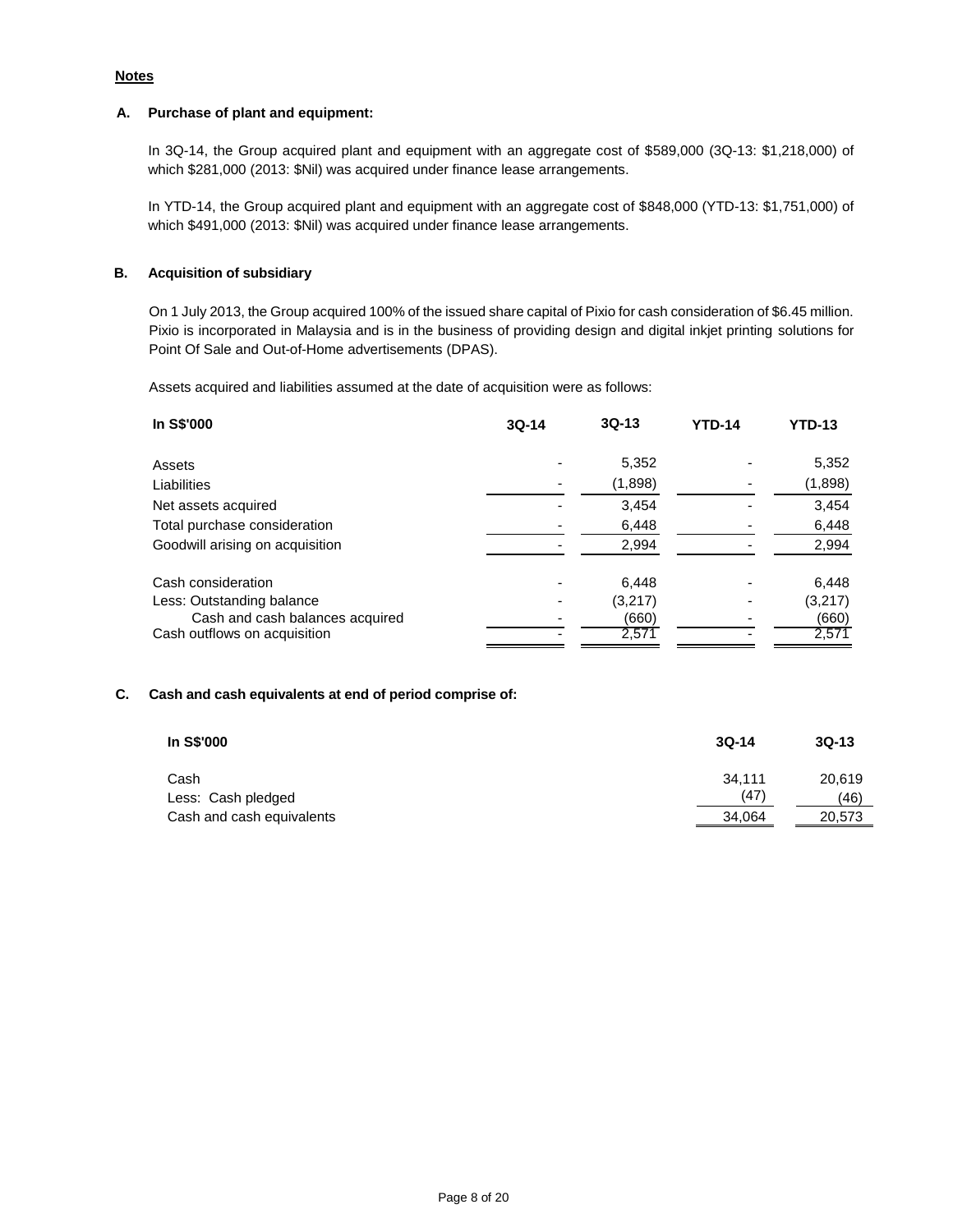**1(d)(i) A statement (for the issuer and Group) showing either (i) all changes in equity or (ii) changes in equity other than those arising from capitalisation issues and distributions to shareholders, together with a comparative statement for the corresponding period of the immediately preceding financial year**

| In S\$'000                                                                                                | <b>Share</b><br>capital | <b>Capital</b><br>reserve | <b>Share</b><br>options<br>reserve | <b>Currency</b><br>translation<br>reserve | <b>Accumulated</b><br><b>losses</b> | <b>Attributable</b><br>to equity<br>holders | Non-controlling<br><b>interests</b> | <b>Total</b> |
|-----------------------------------------------------------------------------------------------------------|-------------------------|---------------------------|------------------------------------|-------------------------------------------|-------------------------------------|---------------------------------------------|-------------------------------------|--------------|
| Group                                                                                                     |                         |                           |                                    |                                           |                                     |                                             |                                     |              |
| Balance as at 1 January 2014                                                                              | 135,873                 | (859)                     | 1,538                              | 100                                       | (84, 589)                           | 52,063                                      | 485                                 | 52,548       |
| Total comprehensive income for the period                                                                 |                         |                           |                                    |                                           |                                     |                                             |                                     |              |
| Profit for the period                                                                                     |                         |                           |                                    |                                           | 81                                  | 81                                          | (249)                               | (168)        |
| Other comprehensive income for the period                                                                 |                         |                           |                                    | 76                                        |                                     | 76                                          |                                     | 76           |
| Total                                                                                                     |                         |                           |                                    | 76                                        | 81                                  | 157                                         | (249)                               | (92)         |
| Transactions with owners, recognised directly in equity<br>Reversal of expenses related to equity settled |                         |                           |                                    |                                           |                                     |                                             |                                     |              |
| share-based payment                                                                                       |                         |                           | (10)                               |                                           | 10                                  |                                             |                                     |              |
| Issue of shares upon conversion of warrants                                                               | 142                     |                           |                                    |                                           |                                     | 142                                         |                                     | 142          |
| Issue of shares for settlement of                                                                         |                         |                           |                                    |                                           |                                     |                                             |                                     |              |
| professional fees                                                                                         | 100                     |                           |                                    |                                           |                                     | 100                                         |                                     | 100          |
| Recognition of share-based payments                                                                       |                         |                           | 13                                 |                                           |                                     | 13                                          |                                     | 13           |
| Total                                                                                                     | 242                     |                           | 3                                  |                                           | 10                                  | 255                                         |                                     | 255          |
| Balance as at 31 March 2014                                                                               | 136,115                 | (859)                     | 1,541                              | 176                                       | (84, 498)                           | 52,475                                      | 236                                 | 52,711       |
| Total comprehensive loss for the period                                                                   |                         |                           |                                    |                                           |                                     |                                             |                                     |              |
| Loss for the period                                                                                       |                         |                           |                                    |                                           | (110)                               | (110)                                       | (169)                               | (279)        |
| Other comprehensive income for the period                                                                 |                         |                           |                                    | 25                                        |                                     | 25                                          | 8                                   | 33           |
| Total                                                                                                     |                         |                           |                                    | 25                                        | (110)                               | (85)                                        | (161)                               | (246)        |
| Transactions with owners, recognised directly in equity                                                   |                         |                           |                                    |                                           |                                     |                                             |                                     |              |
| <b>Dividends</b>                                                                                          |                         |                           |                                    |                                           | (982)                               | (982)                                       |                                     | (982)        |
| Reversal of expenses related to equity settled                                                            |                         |                           |                                    |                                           |                                     |                                             |                                     |              |
| share-based payment                                                                                       |                         |                           | (1, 298)                           |                                           | 1,298                               |                                             |                                     |              |
| Issue of shares upon conversion of warrants                                                               | 4,057                   |                           |                                    |                                           |                                     | 4,057                                       |                                     | 4,057        |
| Recognition of share-based payments                                                                       |                         |                           | 12                                 |                                           |                                     | 12                                          | $\overline{\phantom{a}}$            | 12           |
| Total                                                                                                     | 4,057                   |                           | (1, 286)                           |                                           | 316                                 | 3,087                                       |                                     | 3,087        |
| Balance as at 30 June 2014                                                                                | 140,172                 | (859)                     | 255                                | 201                                       | (84, 292)                           | 55,477                                      | 75                                  | 55,552       |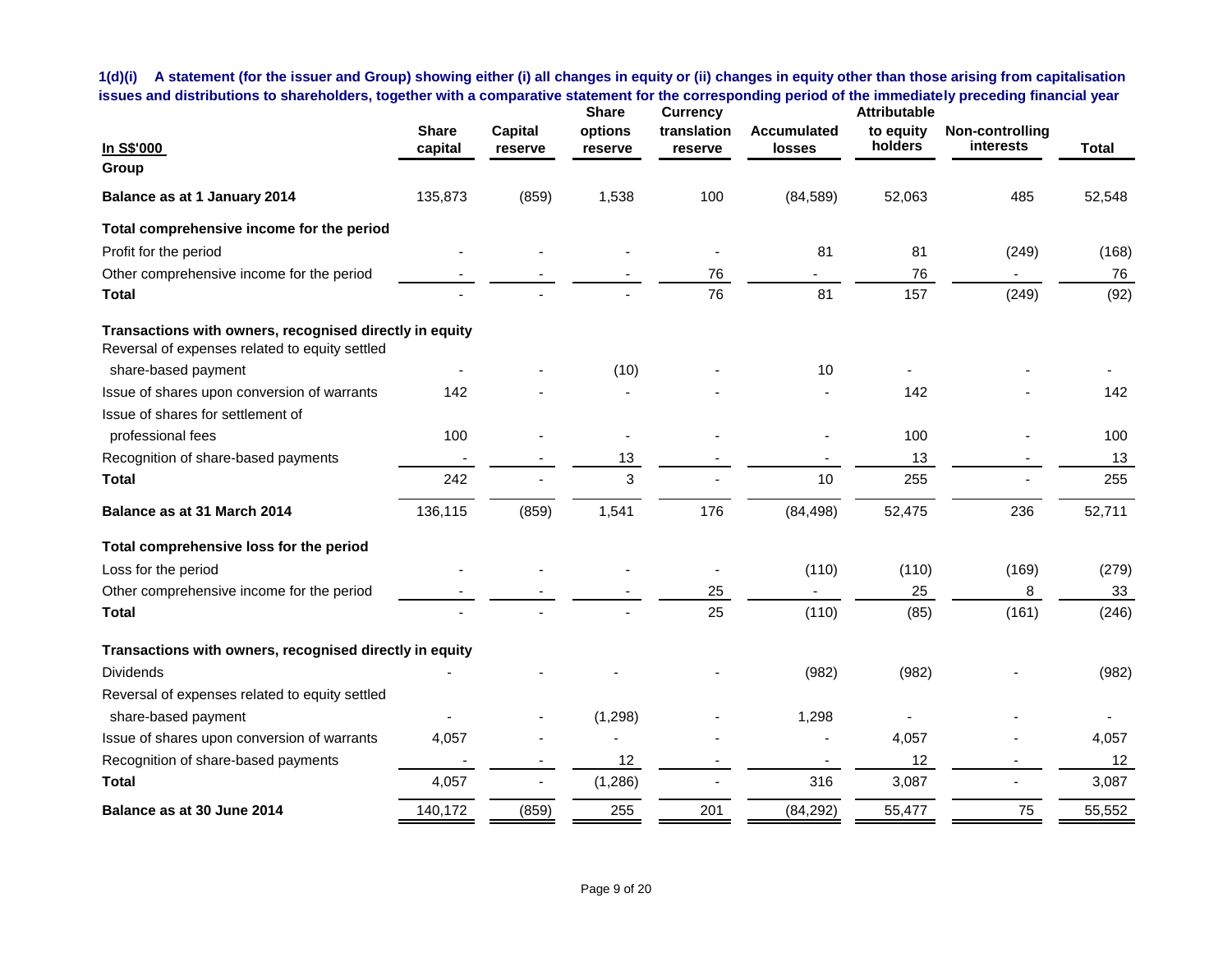|                                                         |                         |                    | <b>Share</b>             | <b>Currency</b>        |                                     | <b>Attributable</b>  |                                     |          |
|---------------------------------------------------------|-------------------------|--------------------|--------------------------|------------------------|-------------------------------------|----------------------|-------------------------------------|----------|
| In S\$'000                                              | <b>Share</b><br>capital | Capital<br>reserve | options<br>reserve       | translation<br>reserve | <b>Accumulated</b><br><b>losses</b> | to equity<br>holders | Non-controlling<br><i>interests</i> | Total    |
| Group                                                   |                         |                    |                          |                        |                                     |                      |                                     |          |
| Balance as at 1 July 2014                               | 140,172                 | (859)              | 255                      | 201                    | (84, 292)                           | 55,477               | 75                                  | 55,552   |
| Total comprehensive income for the period               |                         |                    |                          |                        |                                     |                      |                                     |          |
| Loss for the period                                     |                         |                    |                          |                        | (3, 109)                            | (3, 109)             | (285)                               | (3, 394) |
| Other comprehensive income for the period               |                         |                    |                          | (17)                   |                                     | (17)                 | (10)                                | (27)     |
| Total                                                   |                         |                    | $\overline{\phantom{a}}$ | (17)                   | (3, 109)                            | (3, 126)             | (295)                               | (3, 421) |
| Transactions with owners, recognised directly in equity |                         |                    |                          |                        |                                     |                      |                                     |          |
| Issue of shares upon conversion of warrants             | 13,484                  |                    |                          |                        | ٠                                   | 13,484               |                                     | 13,484   |
| Recognition of share-based payments                     |                         |                    | 11                       |                        |                                     | 11                   |                                     | 11       |
| Total                                                   | 13,484                  |                    | 11                       |                        | $\qquad \qquad \blacksquare$        | 13,495               |                                     | 13,495   |
| Balance as at 30 September 2014                         | 153,656                 | (859)              | 266                      | 184                    | (87, 401)                           | 65,846               | (220)                               | 65,626   |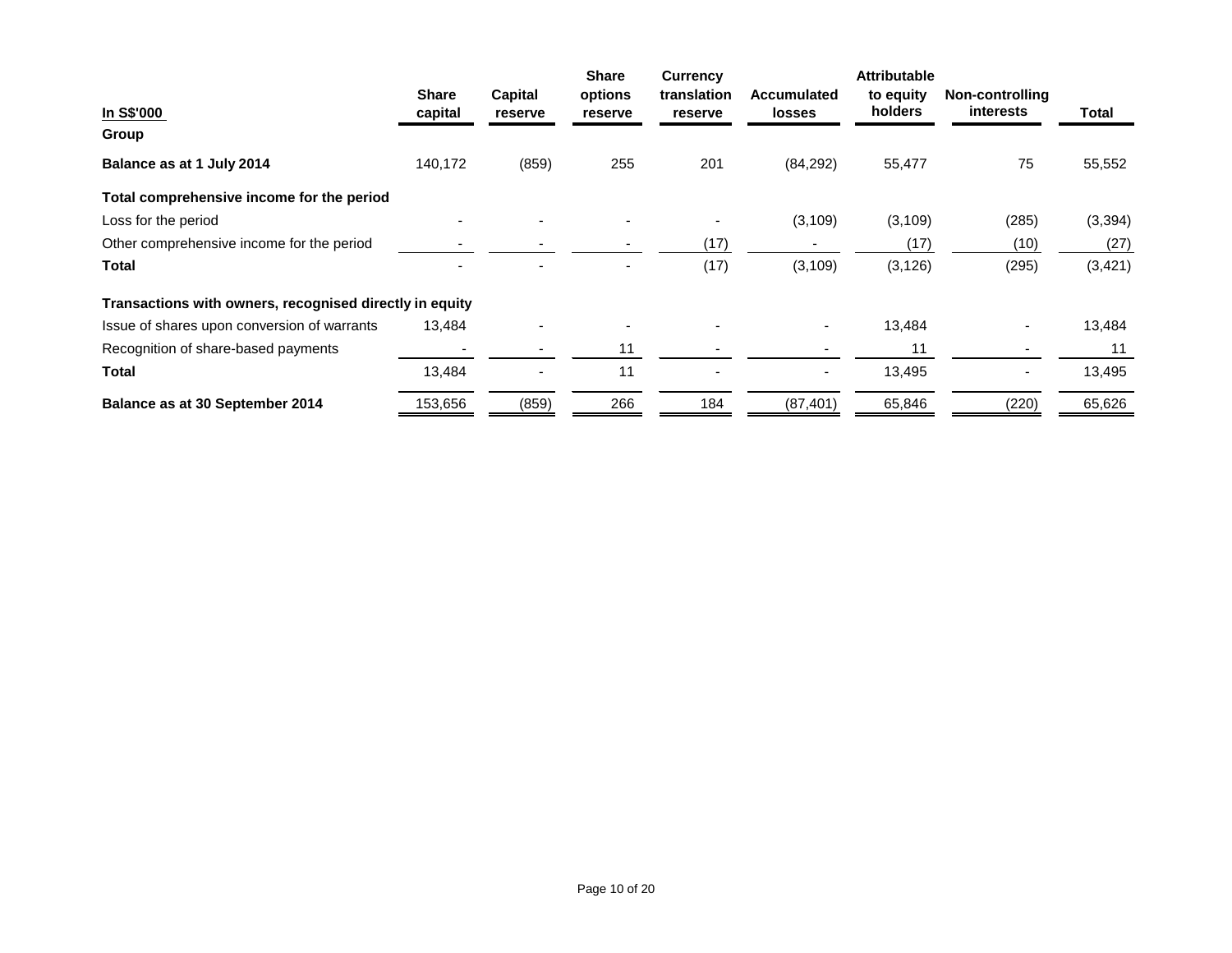| In S\$'000                                              | <b>Share</b><br>capital  | <b>Capital</b><br>reserve | <b>Share</b><br>options<br>reserve | <b>Currency</b><br>translation<br>reserve | <b>Accumulated</b><br>losses | <b>Attributable</b><br>to equity<br>the | Non-controlling<br>interests | <b>Total</b> |
|---------------------------------------------------------|--------------------------|---------------------------|------------------------------------|-------------------------------------------|------------------------------|-----------------------------------------|------------------------------|--------------|
| Group                                                   |                          |                           |                                    |                                           |                              |                                         |                              |              |
| Balance as at 1 January 2013                            | 132,856                  | (859)                     | 1,548                              | 168                                       | (85,976)                     | 47,737                                  | 564                          | 48,301       |
| Total comprehensive income for the period               |                          |                           |                                    |                                           |                              |                                         |                              |              |
| Profit for the period                                   |                          |                           |                                    |                                           | 841                          | 841                                     | 21                           | 862          |
| Other comprehensive income for the period               |                          |                           |                                    |                                           | $\sim$                       |                                         | $\overline{\phantom{0}}$     | $\sim$       |
| <b>Total</b>                                            |                          |                           |                                    |                                           | 841                          | 841                                     | 21                           | 862          |
| Transactions with owners, recognised directly in equity |                          |                           |                                    |                                           |                              |                                         |                              |              |
| Reversal of expenses related to equity settled          |                          |                           |                                    |                                           |                              |                                         |                              |              |
| share-based payment                                     |                          |                           | (29)                               |                                           | 29                           |                                         |                              |              |
| Issue of shares upon conversion of warrants             | 813                      |                           |                                    |                                           |                              | 813                                     |                              | 813          |
| Recognition of share-based payments                     | $\overline{\phantom{a}}$ |                           | 15                                 |                                           | $\blacksquare$               | 15                                      | $\blacksquare$               | 15           |
| <b>Total</b>                                            | 813                      |                           | (14)                               |                                           | 29                           | 828                                     |                              | 828          |
| Balance as at 31 March 2013                             | 133,669                  | (859)                     | 1,534                              | 168                                       | (85, 106)                    | 49,406                                  | 585                          | 49,991       |
| Total comprehensive income for the period               |                          |                           |                                    |                                           |                              |                                         |                              |              |
| Profit for the period                                   |                          |                           |                                    |                                           | 489                          | 489                                     | 13                           | 502          |
| Other comprehensive income for the period               |                          |                           |                                    | 3                                         | $\overline{\phantom{a}}$     | 3                                       |                              | 3            |
| <b>Total</b>                                            |                          |                           |                                    | 3                                         | 489                          | 492                                     | 13                           | 505          |
| Transactions with owners, recognised directly in equity |                          |                           |                                    |                                           |                              |                                         |                              |              |
| <b>Dividends</b>                                        |                          |                           |                                    |                                           | (2,017)                      | (2,017)                                 |                              | (2,017)      |
| Issue of shares upon share options exercised            | 153                      |                           | (42)                               |                                           |                              | 111                                     |                              | 111          |
| Issue of shares upon conversion of warrants             | 793                      |                           |                                    |                                           |                              | 793                                     |                              | 793          |
| Issue of shares for settlement of                       |                          |                           |                                    |                                           |                              |                                         |                              |              |
| professional fees                                       | 470                      |                           |                                    |                                           |                              | 470                                     |                              | 470          |
| Recognition of share-based payments                     |                          |                           | 13                                 |                                           |                              | 13                                      |                              | 13           |
| <b>Total</b>                                            | 1,416                    |                           | (29)                               |                                           | (2,017)                      | (630)                                   |                              | (630)        |
| Balance as at 30 June 2013                              | 135,085                  | (859)                     | 1,505                              | 171                                       | (86, 634)                    | 49,268                                  | 598                          | 49,866       |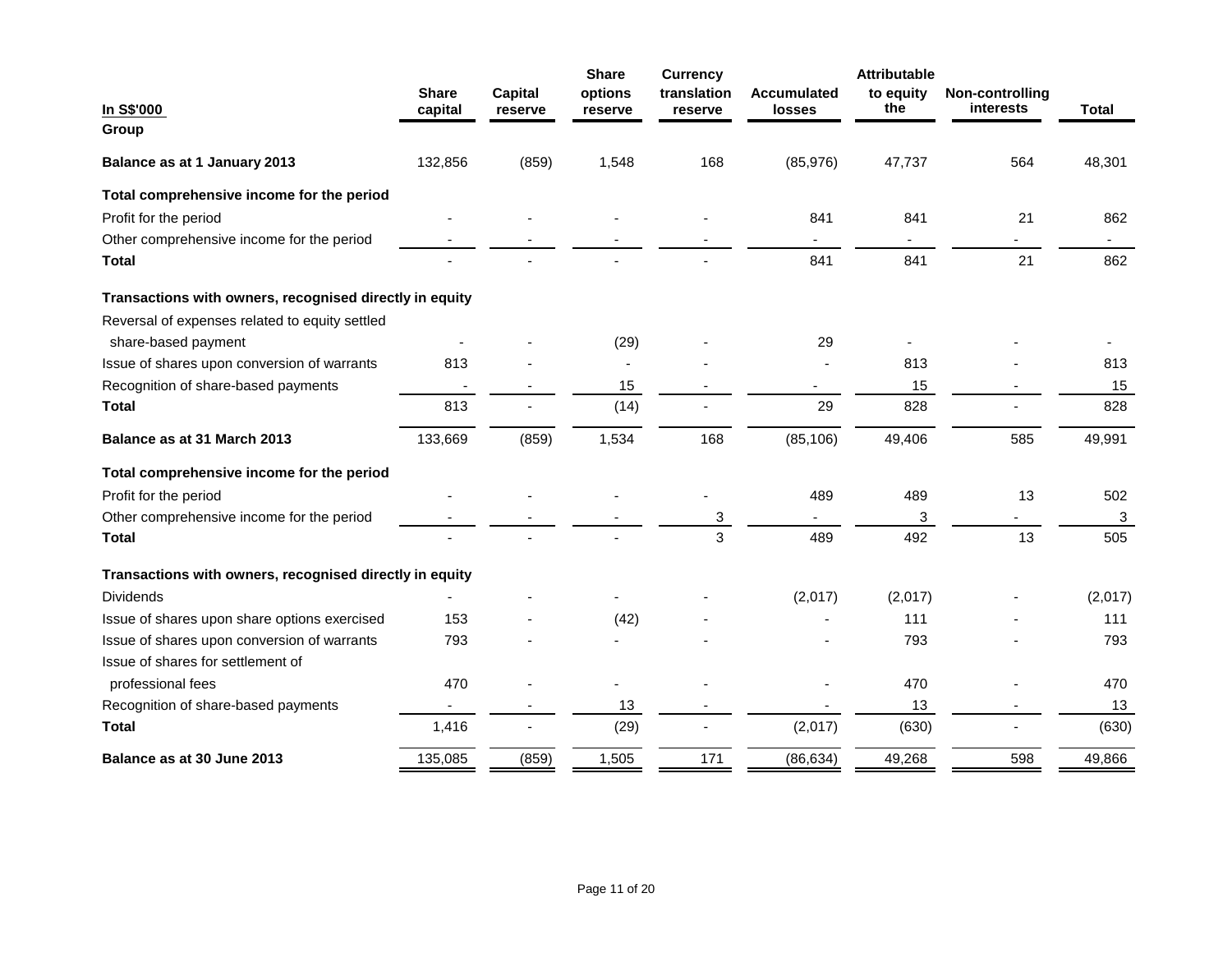| In S\$'000                                              | <b>Share</b><br>capital | <b>Capital</b><br>reserve | <b>Share</b><br>options<br>reserve | <b>Currency</b><br>translation<br>reserve | <b>Accumulated</b><br><b>losses</b> | <b>Attributable</b><br>to equity<br>the | Non-controlling<br><b>interests</b> | Total  |
|---------------------------------------------------------|-------------------------|---------------------------|------------------------------------|-------------------------------------------|-------------------------------------|-----------------------------------------|-------------------------------------|--------|
| Group                                                   |                         |                           |                                    |                                           |                                     |                                         |                                     |        |
| Balance as at 1 July 2013                               | 135,085                 | (859)                     | 1,505                              | 171                                       | (86, 634)                           | 49,268                                  | 598                                 | 49,866 |
| Total comprehensive income for the period               |                         |                           |                                    |                                           |                                     |                                         |                                     |        |
| Profit for the period                                   |                         |                           |                                    |                                           | 1,019                               | 1,019                                   | 2                                   | 1,021  |
| Other comprehensive income for the period               |                         |                           |                                    | (62)                                      |                                     | (62)                                    | (3)                                 | (65)   |
| <b>Total</b>                                            |                         |                           |                                    | (62)                                      | 1,019                               | 957                                     | (1)                                 | 956    |
| Transactions with owners, recognised directly in equity |                         |                           |                                    |                                           |                                     |                                         |                                     |        |
| Issue of shares upon conversion of warrants             | 382                     |                           |                                    |                                           |                                     | 382                                     |                                     | 382    |
| Non-controlling interests arising from                  |                         |                           |                                    |                                           |                                     |                                         |                                     |        |
| incorporation of subsidiary                             |                         |                           |                                    |                                           |                                     |                                         | 249                                 | 249    |
| Recognition of share-based payments                     |                         |                           | 12                                 |                                           |                                     | 12                                      |                                     | 12     |
| Total                                                   | 382                     |                           | 12                                 |                                           |                                     | 394                                     | 249                                 | 643    |
| Balance as at 30 September 2013                         | 135,467                 | (859)                     | 1,517                              | 109                                       | (85, 615)                           | 50,619                                  | 846                                 | 51,465 |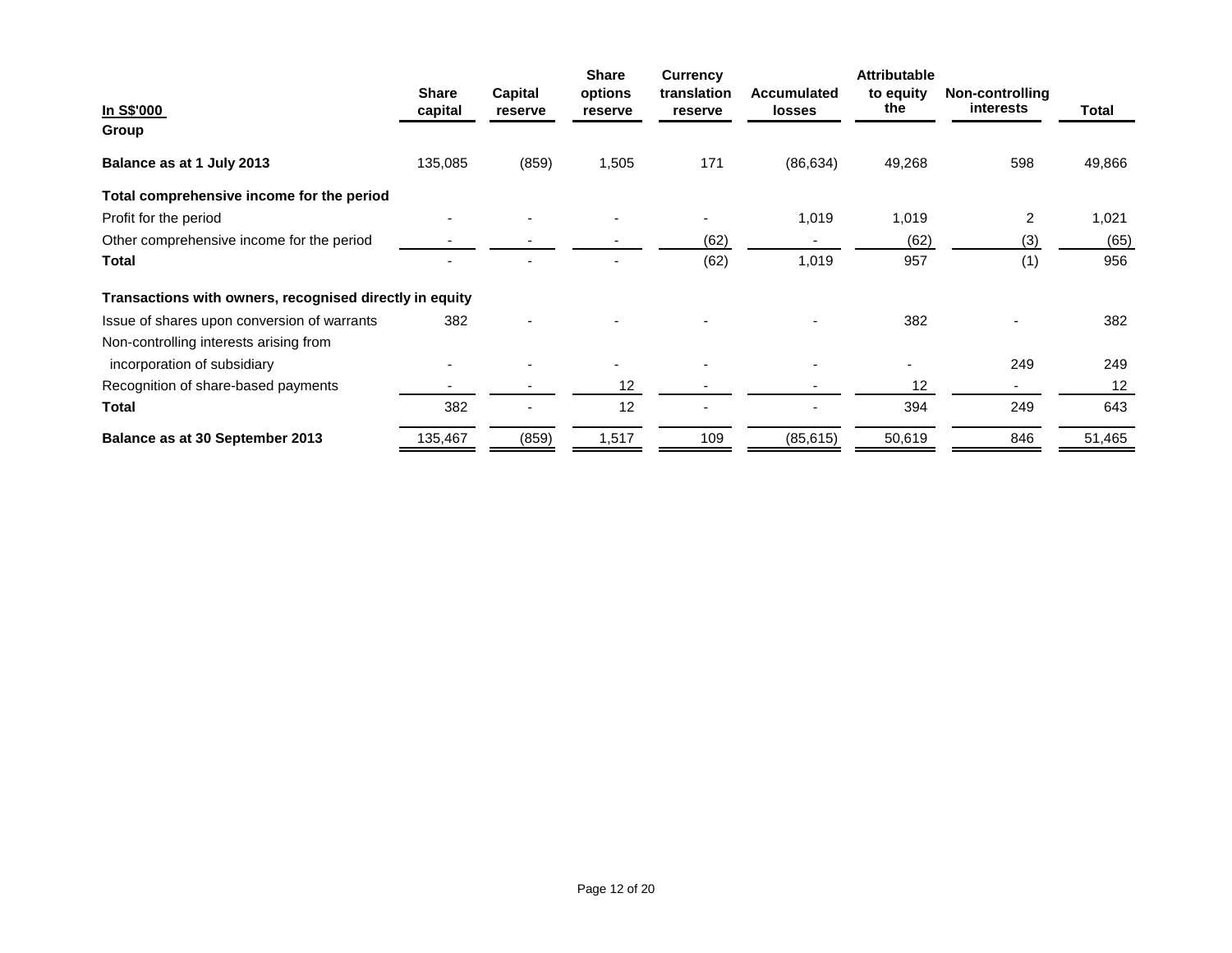| In S\$'000<br>Company                                                                                                                                                                                                                                                                         | <b>Share</b><br>capital | Capital<br>reserve | <b>Share</b><br>options<br>reserve | <b>Accumulated</b><br>losses | <b>Total</b>                  |
|-----------------------------------------------------------------------------------------------------------------------------------------------------------------------------------------------------------------------------------------------------------------------------------------------|-------------------------|--------------------|------------------------------------|------------------------------|-------------------------------|
| Balance as at 1 January 2014                                                                                                                                                                                                                                                                  | 135,873                 | 22                 | 1,538                              | (95, 194)                    | 42,239                        |
| Loss for the period, representing total comprehensive<br>loss for the period                                                                                                                                                                                                                  |                         |                    |                                    | (276)                        | (276)                         |
| Transactions with owners, recognised directly in equity<br>Reversal of expenses related to equity settled<br>share-based payment<br>Issue of shares upon conversion of warrants<br>Issue of shares for settlement of professional fees<br>Recognition of share-based payments<br><b>Total</b> | 142<br>100<br>242       |                    | (10)<br>13<br>$\overline{3}$       | 10<br>10                     | 142<br>100<br>13<br>255       |
| Balance as at 31 March 2014                                                                                                                                                                                                                                                                   | 136,115                 | $\overline{22}$    | 1,541                              | (95, 460)                    | 42,218                        |
| Loss for the period, representing total comprehensive<br>loss for the period                                                                                                                                                                                                                  |                         |                    |                                    | (162)                        | (162)                         |
| Transactions with owners, recognised directly in equity<br><b>Dividends</b><br>Reversal of expenses related to equity settled<br>share-based payment<br>Issue of shares upon conversion of warrants<br>Recognition of share-based payments<br>Total                                           | 4,057<br>4,057          |                    | (1, 298)<br>12<br>(1,286)          | (982)<br>1,298<br>316        | (982)<br>4,057<br>12<br>3,087 |
| Balance as at 30 June 2014                                                                                                                                                                                                                                                                    | 140,172                 | 22                 | 255                                | (95, 306)                    | 45,143                        |
| Profit for the period, representing total comprehensive<br>profit for the period                                                                                                                                                                                                              |                         |                    |                                    | 85                           | 85                            |
| Transactions with owners, recognised directly in equity<br>Issue of shares upon conversion of warrants<br>Recognition of share-based payments<br>Total                                                                                                                                        | 13,484<br>13,484        |                    | 11<br>11                           |                              | 13,484<br>11<br>13,495        |
| Balance as at 30 September 2014                                                                                                                                                                                                                                                               | 153,656                 | $\overline{22}$    | 266                                | (95, 221)                    | 58,723                        |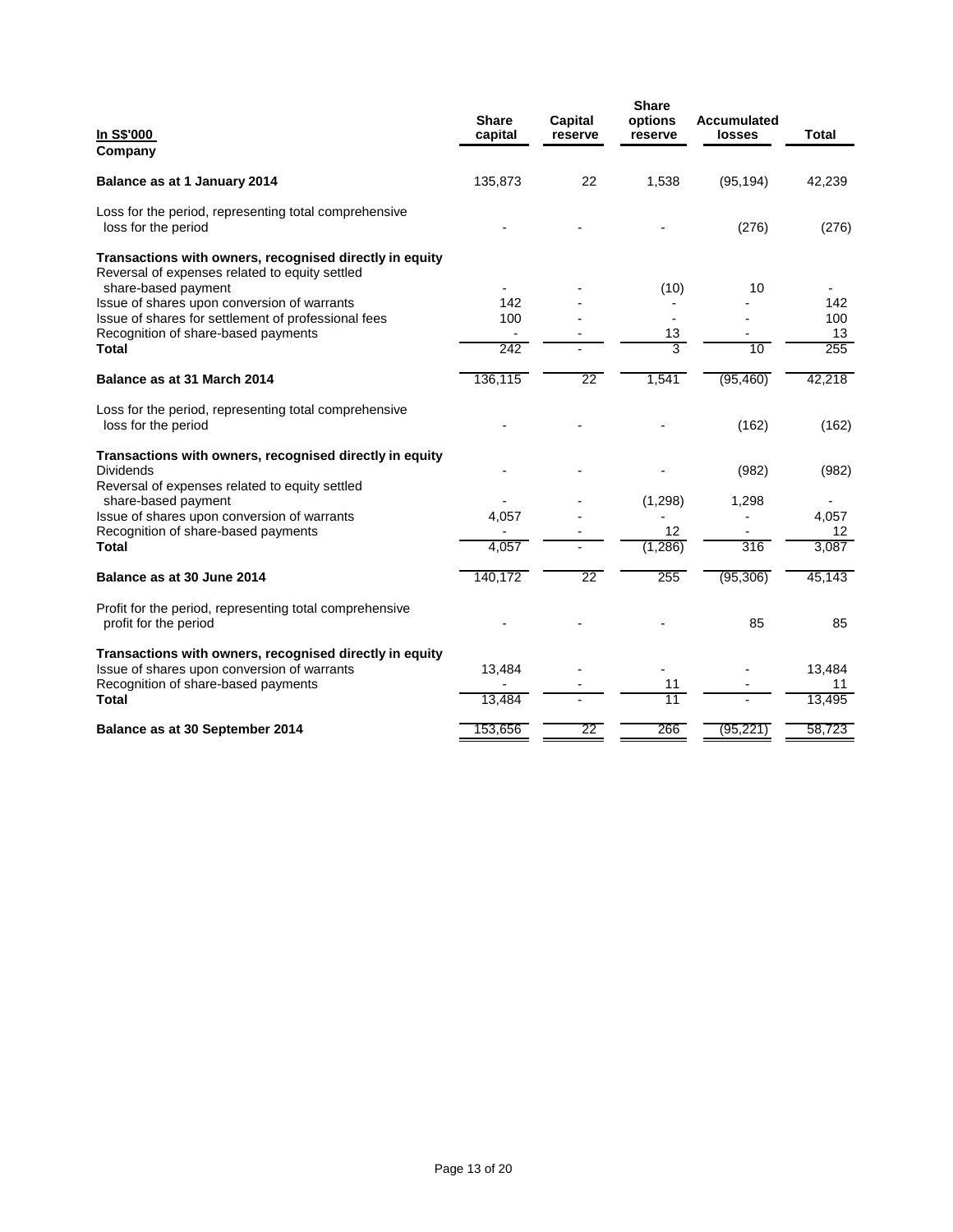| In S\$'000<br>Company                                                                                                            | <b>Share</b><br>capital | Capital<br>reserve | <b>Share</b><br>options<br>reserve | <b>Accumulated</b><br>losses | <b>Total</b>  |
|----------------------------------------------------------------------------------------------------------------------------------|-------------------------|--------------------|------------------------------------|------------------------------|---------------|
| Balance as at 1 January 2013<br>Loss for the period, representing total comprehensive                                            | 132,856                 | 22                 | 1,548                              | (94, 280)                    | 40,146        |
| loss for the period<br>Transactions with owners, recognised directly in equity<br>Reversal of expenses related to equity settled |                         |                    |                                    | (41)                         | (41)          |
| share-based payment<br>Issue of shares upon conversion of warrants<br>Recognition of share-based payments                        | 813                     |                    | (29)<br>15                         | 29                           | 813<br>15     |
| <b>Total</b><br>Balance as at 31 March 2013                                                                                      | 813<br>133,669          | $\overline{22}$    | (14)<br>1,534                      | 29<br>(94, 292)              | 828<br>40,933 |
| Profit for the period, representing total comprehensive                                                                          |                         |                    |                                    |                              |               |
| income for the period                                                                                                            |                         |                    |                                    | $\overline{2}$               | 2             |
| Transactions with owners, recognised directly in equity<br><b>Dividends</b>                                                      |                         |                    |                                    | (2,017)                      | (2,017)       |
| Issue of shares upon share options exercised<br>Issue of shares upon conversion of warrants                                      | 153<br>793              |                    | (42)                               |                              | 111<br>793    |
| Issue of shares for settlement of professional fees<br>Recognition of share-based payments                                       | 470                     |                    | 13                                 |                              | 470<br>13     |
| <b>Total</b>                                                                                                                     | 1,416                   |                    | (29)                               | (2,017)                      | (630)         |
| Balance as at 30 June 2013                                                                                                       | 135,085                 | $\overline{22}$    | 1,505                              | (96, 307)                    | 40,305        |
| Profit for the period, representing total comprehensive<br>income for the period                                                 |                         |                    |                                    | 6                            | 6             |
| Transactions with owners, recognised directly in equity<br>Issue of shares upon conversion of warrants                           | 382                     |                    |                                    |                              | 382           |
| Recognition of share-based payments<br>Total                                                                                     | 382                     | 22                 | 12<br>$\overline{12}$              |                              | 12<br>394     |
| Balance as at 30 September 2013                                                                                                  | 135,467                 | 22                 | 1,517                              | (96, 301)                    | 40,705        |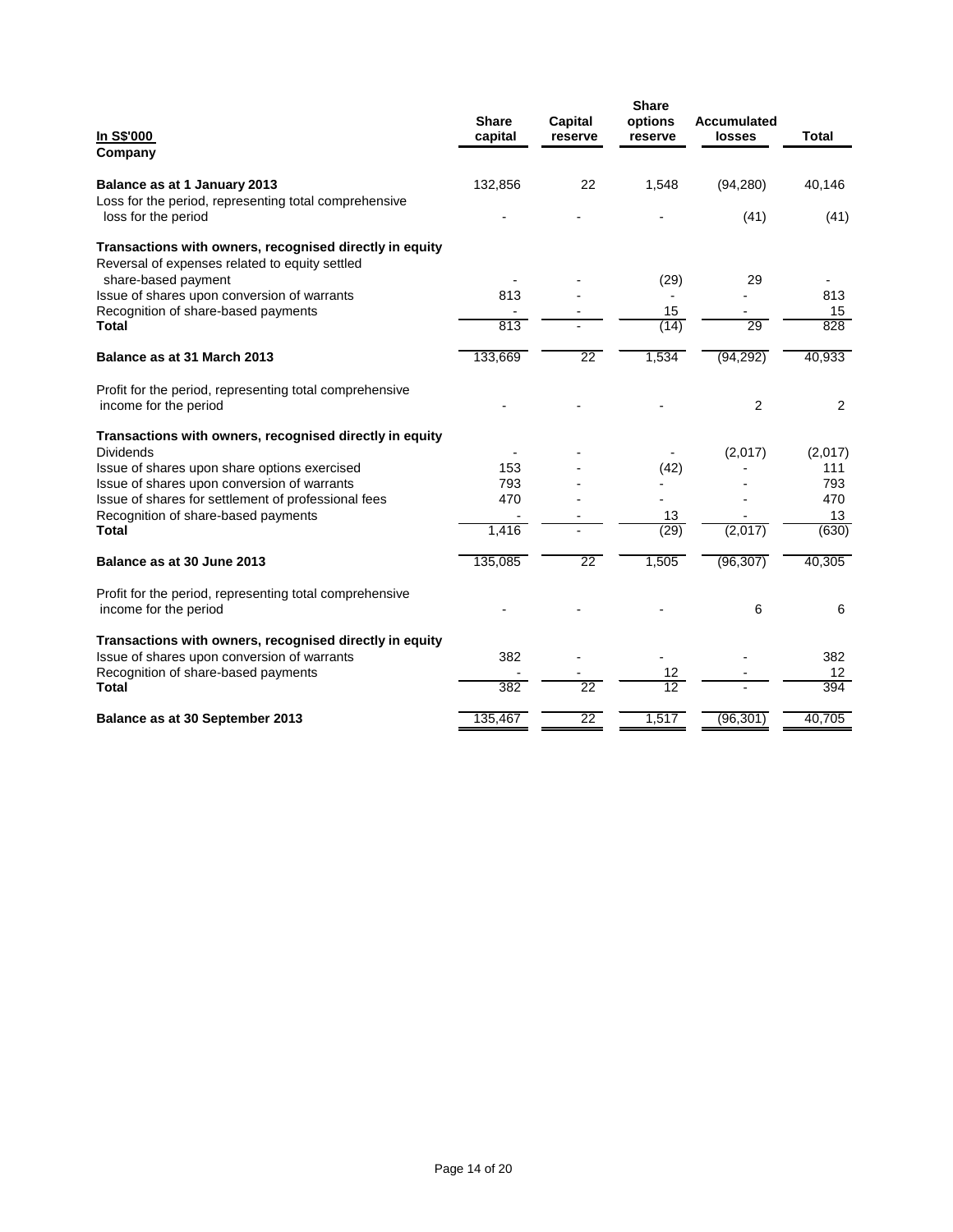**1(d)(ii) Details of any changes in the Company's share capital arising from rights issue, bonus issue, share buybacks, exercise of share options or warrants, conversion of other issues of equity securities, issue of shares for cash or as consideration for acquisition or for any other purpose since the end of the previous period reported on. State also the number of shares that may be issued on conversion of all the outstanding convertibles as at the end of the current financial period reported on and as at the end of the corresponding period of the immediately preceding financial year**

#### **Issued share capital**

In 3Q-14, the Company issued an additional 2,697,434,822 new ordinary shares at \$0.005 per share through conversion of 2,697,434,822 warrants.

As a result, the Company's issued and paid-up capital increased to \$153,655,585 divided into 12,528,241,084 shares as at 30 September 2014.

In 3Q-13, the Company issued an additional 76,498,000 new ordinary shares at \$0.005 per share through conversion of warrants.

### **Warrants**

The Company's warrants expired on 25 September 2014. Upon expiration of the warrants, the 224,525,693 outstanding warrants which were not exercised had lapsed.

At 30 September 2013, there were 3,842,888,195 outstanding warrants. Each warrant carried the right to subscribe for one new share in the capital of the Company at an exercise price of \$0.005.

#### **Share options**

The Company has a share option scheme known as mDR Limited Share Option Scheme 2003 which was approved by members of the Company at the Extraordinary General Meeting held on 13 January 2003. The Scheme expired on 12 January 2013. Upon expiration of the Scheme, no further share option can be granted but the provisions of the Scheme will remain in full force and effect in respect of any share options granted prior to the expiration but not exercised at the time of expiration.

At 30 September 2014, there were 45,155,000 (30 September 2013: 53,832,133) outstanding share options which would entitle the holders to subscribe for a total of 45,155,000 (30 September 2013 : 53,832,133) ordinary shares. If exercised, these share options represent approximately 0.36% of the share capital consisting of 12,528,241,084 issued shares at 30 September 2014.

### **1(d)(iii) To show the total number of issued shares excluding treasury shares as at the end of the current financial period and as at the end of the immediately preceding year.**

|                    | Number of ordinary shares |               |
|--------------------|---------------------------|---------------|
|                    | 30-Sep-14                 | 31-Dec-13     |
| Issued and paid up | <u>12.528.241.084</u>     | 8.981.891.673 |

#### **1(d)(iv) A statement showing all sales, transfers, disposal, cancellation and/or use of treasury shares as at the end of the current financial period reported on.**

Not applicable

### **2. Whether the figures have been audited, or reviewed and in accordance with which standard**

The figures have not been audited or reviewed by the auditors of the Company.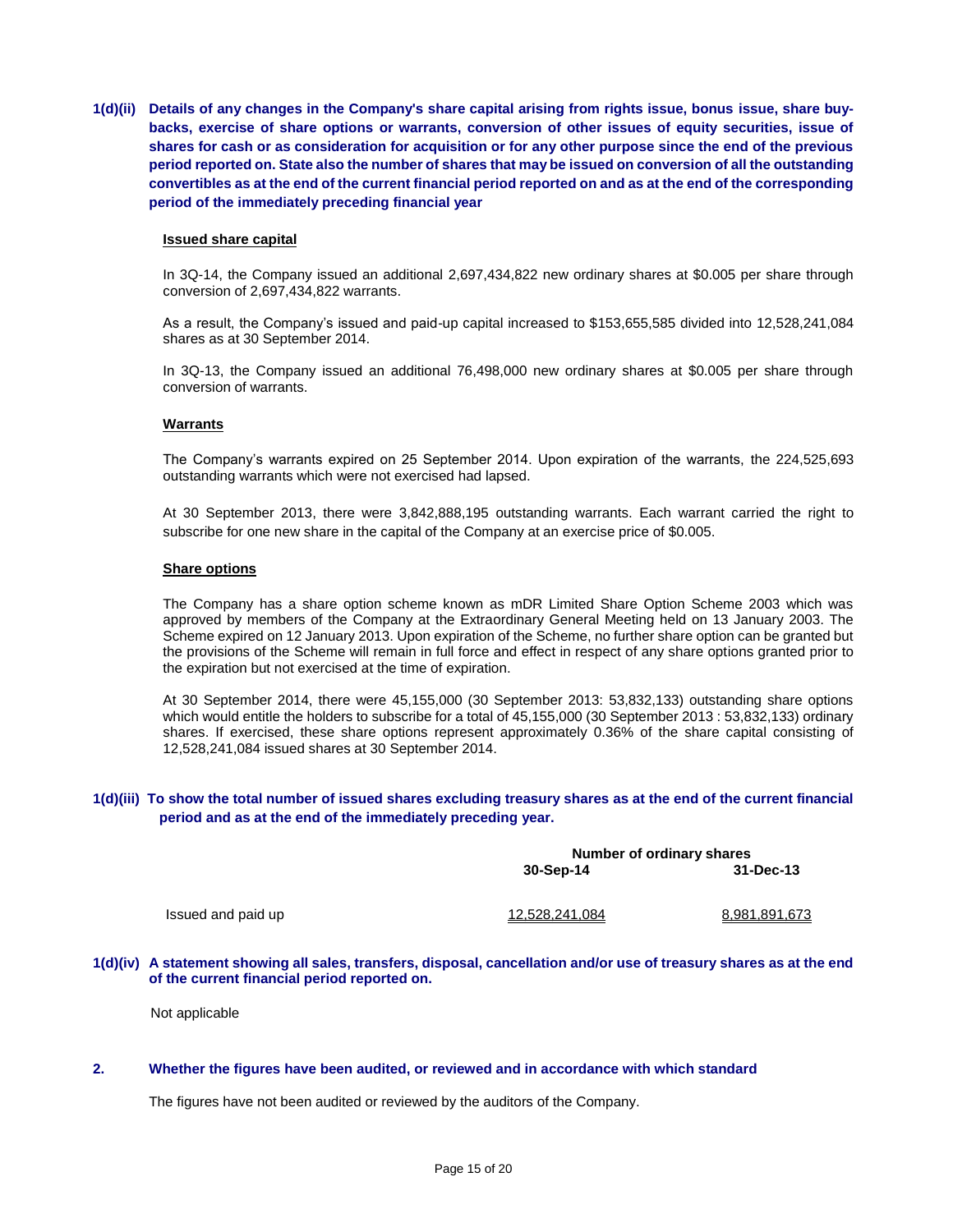### **3. Where the figures have been audited or reviewed, the auditors' report (including any qualifications or emphasis of matter)**

Not applicable

# **4. Whether the same accounting policies and methods of computation as in the issuer's most recently audited annual financial statements have been applied**

The Group has applied the same accounting policies and methods of computation in the financial statements for the current financial period as compared with those used in the audited financial statements for the financial year ended 31 December 2013.

# **5. If there are any changes in the accounting policies and methods of computation, including any required by an accounting standard, what has changed, as well as the reasons for, and the effect of, the change**

The Group has adopted all the new and revised Singapore Financial Reporting Standards ("FRS") for accounting periods beginning 1 January 2014, where applicable.

The adoption of new / revised FRS and INT FRS does not result in changes to the Group's and the Company's accounting policies and has no material effect on the amounts reported for the current or prior period.

# **6. Earnings per ordinary share of the Group for the current period reported on and the corresponding period of the immediately preceding financial year, after deducting any provision for preference dividends**

| <b>Earnings per ordinary share</b><br>(based on consolidated net (loss)<br>profit attributable to equity holders<br>of the Company) | $3Q-14$<br>cents | $3Q-13$<br>cents | <b>YTD-14</b><br>cents | <b>YTD-13</b><br>cents |
|-------------------------------------------------------------------------------------------------------------------------------------|------------------|------------------|------------------------|------------------------|
| - Basic                                                                                                                             | (0.030)          | 0.012            | (0.030)                | 0.027                  |
| - Fully diluted                                                                                                                     | (0.030)          | 0.009            | (0.030)                | 0.020                  |

Basic earnings per ordinary share is computed based on the weighted average number of shares in issue during the period of 10,412,484,222 (3Q-13: 8,766,342,122).

In 3Q-14 and YTD-14, the share options are antidilutive and hence disregarded in the calculation of diluted losses per share.

Fully diluted earnings per ordinary share for 3Q-13 and YTD-13 were computed based on the weighted average number of shares during the period adjusted for the effect of all potential dilutive ordinary shares of 11,602,109,915.

# **7. Net asset value (for the issuer and Group) per ordinary share based on issued share capital of the issuer at the end of the (a) current period reported on and (b) immediately preceding financial year**

|                             |              | Group         | Company      |              |  |
|-----------------------------|--------------|---------------|--------------|--------------|--|
|                             | 30-Sep-14    | $31 - Dec-13$ | 30-Sep-14    | 31-Dec-13    |  |
|                             | <b>Cents</b> | <b>Cents</b>  | <b>Cents</b> | <b>Cents</b> |  |
| Net Asset Value ("NAV") per |              |               |              |              |  |
| share                       | 0.53         | 0.58          | 0.47         | 0.47         |  |
|                             |              |               |              |              |  |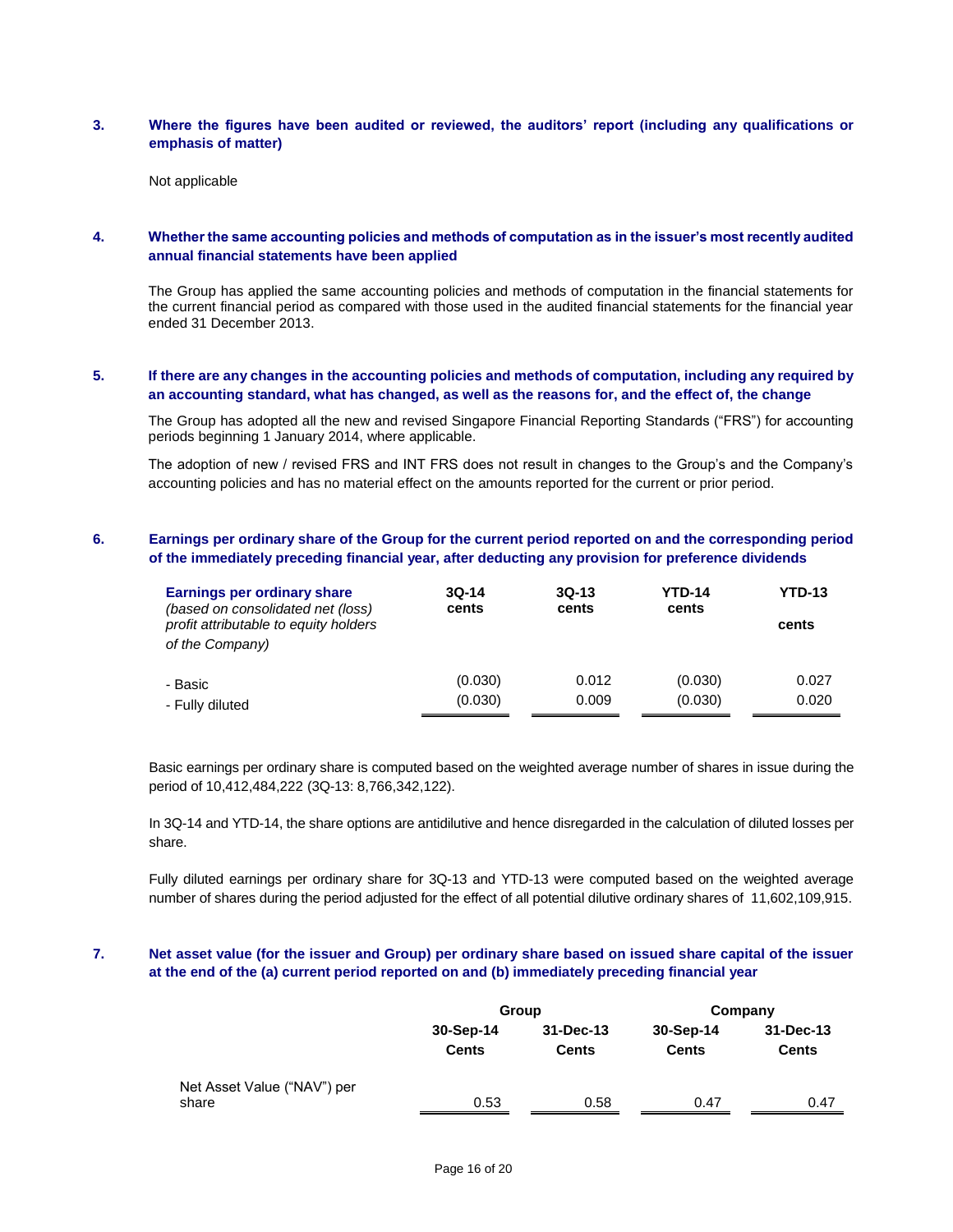The NAV per share as at 30 September 2014 is calculated based on 12,528,241,084 (31 December 2013: 8,981,891,673) ordinary shares.

# **8. A review of the performance of the Group, to the extent necessary for a reasonable understanding of the Group's business. The review must discuss any significant factors that affected the turnover, costs, and earnings of the Group for the current financial period reported on, including (where applicable) seasonal or cyclical factors. It must also discuss any material factors that affected the cash flow, working capital, assets or liabilities of the Group during the current financial period reported on**

#### **Revenue and (loss) profit after income tax**

The Group's quarter-on-quarter revenue decreased by 11% from \$82.9 million to \$73.6 million, with a 7% decrease from \$243.7 million for YTD-13 to \$225.5 million for YTD-14. The decrease in revenue was due mainly to the slowdown in its DMS businesses in both retail and distribution segments and AMS business.

Gross margins for DMS decreased from 9% to 8% quarter on quarter due to competitive pricing in the mobile distribution and retail businesses. AMS margins improved due to a change in the revenue mix of the AMS business.

Gross margin for DPAS decreased due to competition and a general slowdown.

Overall the Group's gross profit margins for 3Q-14 decreased by 1% and remain unchanged at 10% for YTD-14.

The Group registered losses of \$3.4 million and \$3.8 million for 3Q-14 and YTD-14 respectively, compared to profits of \$1.0 million and \$2.4 million for the respective corresponding periods in 2013. The one-off specific stock provision of \$3.07 million, coupled with the slowdown in the DMS businesses contributed to the losses for 3Q-14 and YTD-14. Included in the losses is also amortisation of the customer list under Quanli Singapore amounting to \$0.2 million and \$0.7 million for 3Q-14 and YTD-14 respectively.

#### **Cash flows**

The Group has a deficit cash of \$2.1 from operations for YTD-14 due mainly to higher purchase of inventories and repayment to trade payables.

### **9. Where a forecast, or a prospect statement, has been previously disclosed to shareholders, any variance between it and the actual results**

Not applicable

# **10. A commentary at the date of the announcement of the competitive conditions of the industry in which the Group operates and any known factors or events that may affect the Group in the next reporting period and the next 12 months**

The continuing sluggish demand for new handsets arising from market saturation, had resulted in an extremely challenging business landscape for the Singapore-centric DMS distribution and retail businesses. With the rate of handset obsolescence gathering pace, a result of the proliferation of new handset manufacturers, and established manufacturers bringing new devices to market within shorter timeframes, the Group had critically assessed the value of its inventory holdings and deemed the provision of \$3.07 million as necessary.

Following this, with the continued challenging environment in which the DMS distribution and retail businesses are operating under, it will be a priority of the Group to evaluate the long term viability of the DMS businesses in its current form and scale, and a rationalization of the DMS businesses will be carried out with a view to returning them to future profitability.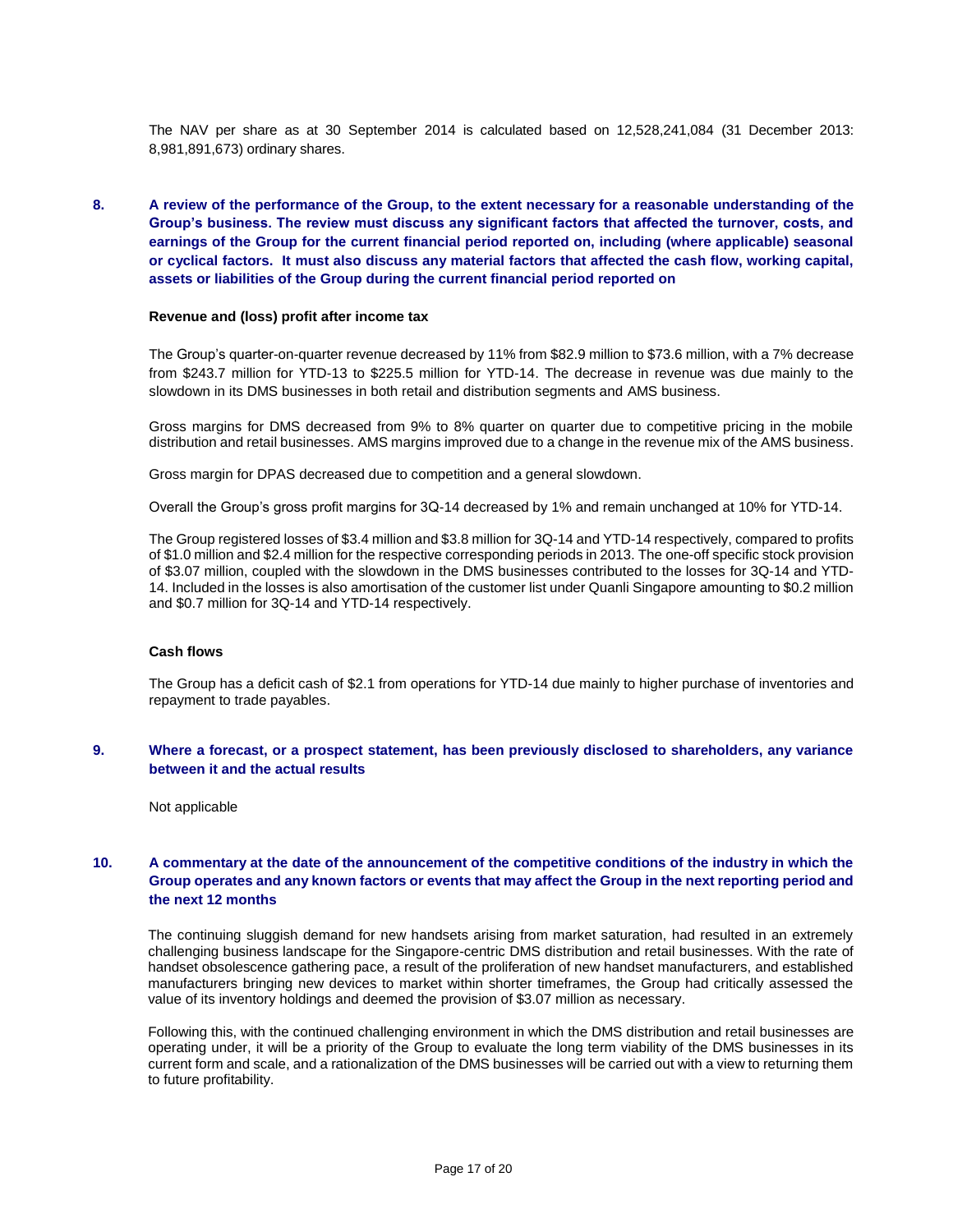The DPAS segment, whilst remaining profitable and a key contributor to the Group's bottom-line, is facing margin pressures due to the slowdown in the billboards business in Malaysia. However, the growth potential for the DPAS business remains good, and efforts will be made to grow its footprint in the region, outside of Malaysia.

In August 2014, MDR Golden Myanmar Sea Company Limited ("MDR Golden"), the business partner of its joint venture company MDR Myanmar Limited ("MDR Myanmar"), started its Ooredoo prepaid cards distribution business in Mandalay with encouraging results. MDR Golden, as one of two prepaid cards distributors appointed by Ooredoo in Mandalay, and one of six distributors nationwide, is a key partner to Ooredoo's vision to provide "accessible, affordable and life-enhancing services to the people of Myanmar".

The Group, through Golden Myanmar Sea Company Ltd ("GMS Myanmar"), is also gradually building its distribution network in Myanmar. To date, GMS Myanmar has more than 250 dealer points across 11 out of 14 States in Myanmar. The Group will make efforts to grow its network and presence in Myanmar, as the country presents a tremendous growth potential in the years to come.

## **11. Dividend**

### *(a) Current Financial Period Reported On*

Any dividend declared for the current financial period reported on?

None

### *(b) Corresponding Period of the Immediately Preceding Financial Year*

Any dividend declared for the corresponding period of the immediately preceding financial year?

None

### *(c) Date payable*

Not applicable

#### *(d) Books closure date*

Not applicable

### **12. If no dividend has been declared/recommended, a statement to that effect**

No dividend has been declared or recommend for the period.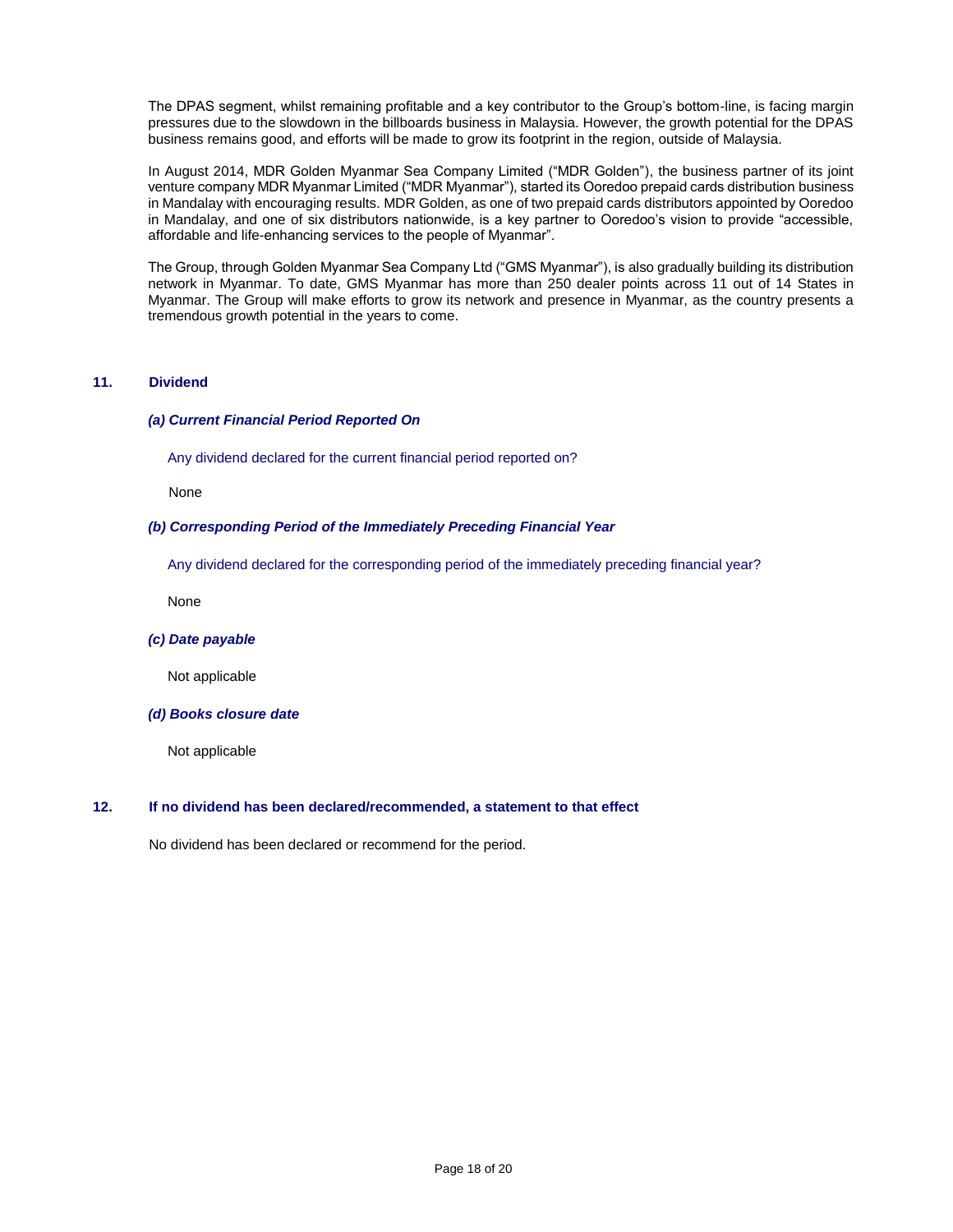# **13. Interested Person Transactions**

| Name of interested person                                     | Aggregate value of all<br>interested person transactions<br>during the financial year under<br>review (excluding transactions<br>less than \$100,000 and<br>transactions conducted under<br>shareholders' mandate<br>pursuant to Rule 920 of the<br><b>SGX Listing Manual)</b> | Aggregate value of all<br>interested person transactions<br>conducted under shareholders'<br>mandate pursuant to Rule 920<br>of the SGX Listing Manual<br>(excluding transactions less)<br>than \$100,000) |
|---------------------------------------------------------------|--------------------------------------------------------------------------------------------------------------------------------------------------------------------------------------------------------------------------------------------------------------------------------|------------------------------------------------------------------------------------------------------------------------------------------------------------------------------------------------------------|
|                                                               | \$'000                                                                                                                                                                                                                                                                         | \$'000                                                                                                                                                                                                     |
| <b>Pacific Organisation Pte Ltd</b><br><b>Rental expenses</b> | 332                                                                                                                                                                                                                                                                            |                                                                                                                                                                                                            |
| Mr Tham Khai Wor<br><b>Advisory fee</b><br><b>Others</b>      | 32<br>5                                                                                                                                                                                                                                                                        |                                                                                                                                                                                                            |
| Total                                                         | 369                                                                                                                                                                                                                                                                            |                                                                                                                                                                                                            |

## **14. Use of proceeds**

The following sets out the status of the use of proceeds from the conversion of warrants pursuant to the renounceable non-underwritten rights cum warrants issue undertaken by the Company in 2011.

|                                                                                                     | S\$'000 |
|-----------------------------------------------------------------------------------------------------|---------|
| Balance of proceeds as at 30 June 2014                                                              | 4.925   |
| Proceeds received for the period                                                                    | 13,487  |
| Utilisation towards general working capital<br>- third party payments, including suppliers invoices | (2,000) |
| Balance of proceeds as at 30 September 2014                                                         | 16,412  |

The use of proceeds is in accordance with the intended use of the net proceeds as described in the Offer Information Statement dated 1 September 2011.

**BY ORDER OF THE BOARD**

**Ong Ghim Choon Chief Executive Officer 14 November 2014**